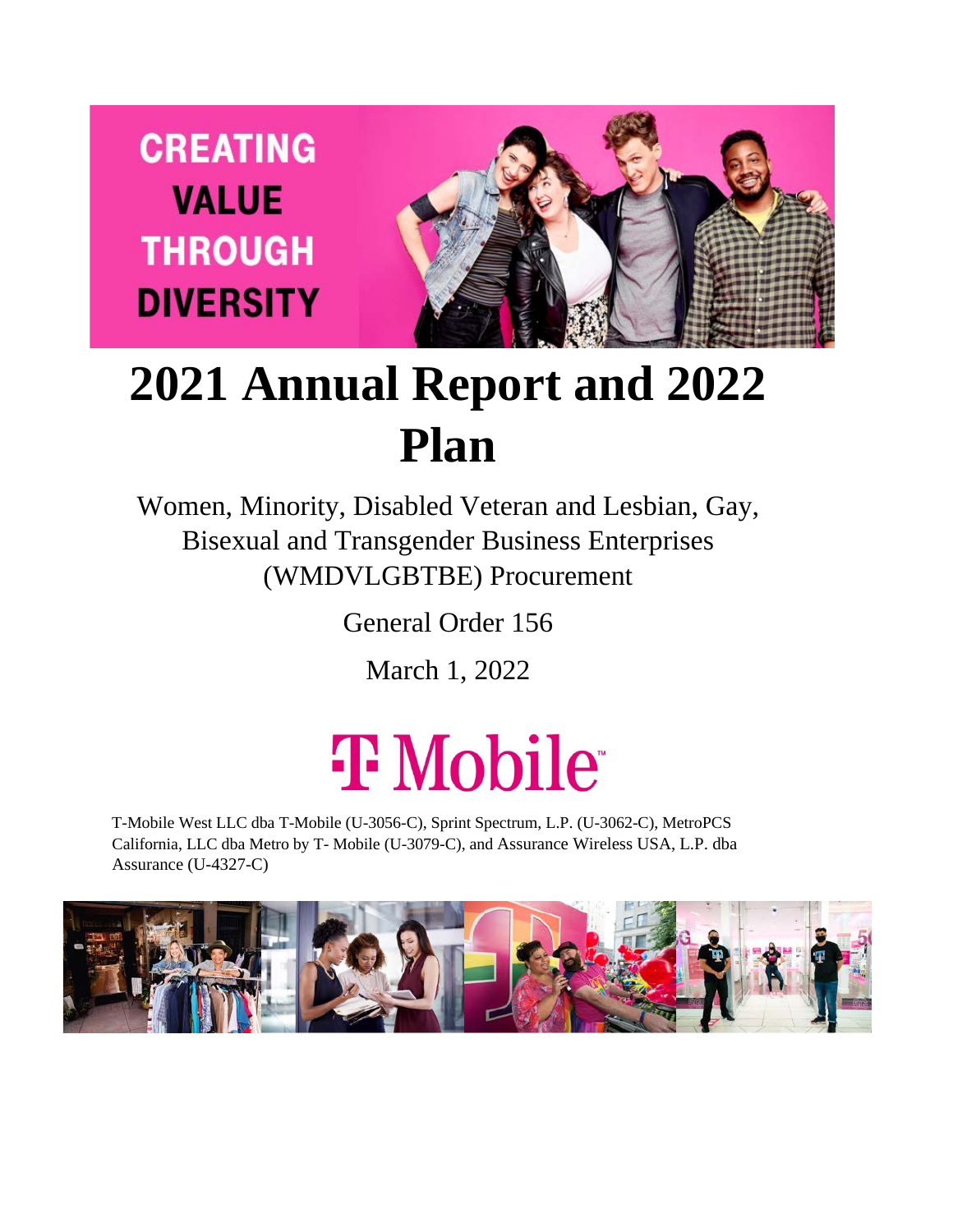## **Table of Contents**

| I.              |                  |                                                                                       |
|-----------------|------------------|---------------------------------------------------------------------------------------|
| Π.              |                  |                                                                                       |
| A.              |                  |                                                                                       |
|                 | 1.               |                                                                                       |
|                 | 2.               |                                                                                       |
|                 | 3.               |                                                                                       |
|                 | $\overline{4}$ . |                                                                                       |
|                 | 5.               |                                                                                       |
|                 | 6.               |                                                                                       |
|                 | 7.               |                                                                                       |
|                 | 8.               |                                                                                       |
|                 | 9.               |                                                                                       |
| <b>B.</b>       |                  |                                                                                       |
| $\mathcal{C}$ . |                  |                                                                                       |
| D.              |                  | Progress in Meeting or Exceeding Set Goals and Explanation of Circumstances (9.1.4)13 |
| E.              |                  | Summary of Prime Contractor Utilization of WMDVLGBTBE Subcontractors (9.1.5) 14       |
| F.              |                  |                                                                                       |
| III.            |                  |                                                                                       |
| A.              |                  |                                                                                       |
|                 | 1.               |                                                                                       |
|                 | 2.               |                                                                                       |
|                 | 3.               |                                                                                       |
|                 | 4.               |                                                                                       |
|                 | 5.               |                                                                                       |
|                 | 6.               |                                                                                       |
| <b>B.</b>       |                  | Summary of WMDVLGBTBE Short, Mid and Long-Term Goals (10.1.1) 17                      |
| C.              |                  |                                                                                       |

Attachment 1 - 7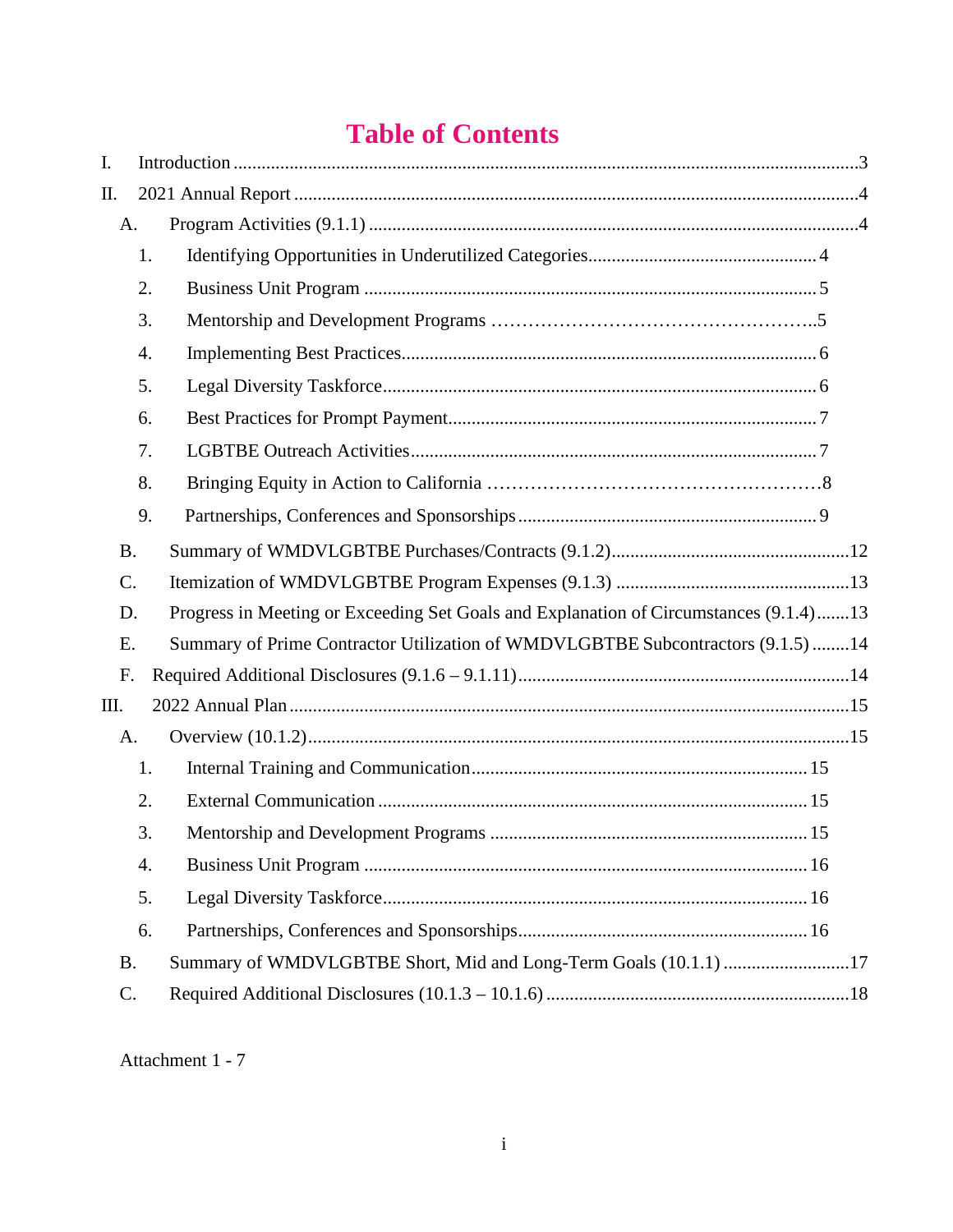## **T-Mobile's 2021 Annual Report and 2022 Plan Submitted Per General Order 156**

### **I. Introduction**

T-Mobile West LLC, dba T-Mobile; MetroPCS California, LLC, dba Metro by T-Mobile; Sprint Spectrum, L.P. fdba Sprint; and Assurance Wireless USA, L.P. dba Assurance (referred to collectively for purposes of this report as "T-Mobile" except where indicated otherwise) respectfully submit the following consolidated 2021 Annual Report and 2022 Plan (the "Report"). The Report reflects T-Mobile's continued strong support of the California Public Utilities Commission's and the Legislature's goals to increase procurement from Women, Minority, Disabled Veteran, and Lesbian, Gay, Bisexual and Transgender-owned Business Enterprises ("WMDVLGBTBEs", hereinafter referred to as "Diverse Business Enterprises").

To that end, and in light of the continuing post-merger efforts to fully integrate T-Mobile and Sprint, the Report reflects our efforts to create a new, uniform approach for promoting, encouraging, developing and reporting procurement from the various Diverse Business Enterprises providing services within the state.<sup>[1](#page-2-0)</sup>

T-Mobile has made – and continues to make - significant strides with diverse procurement. Since 2011, when it began to formally track this information, T-Mobile's diverse spend in California with CPUC certified suppliers has increased more than twenty-fold -- from approximately \$70 million to close to \$1.5 billion for 2021. We are extremely proud to report that in 2021, we exceeded the Commission's procurement goal for Minority Business Enterprises and Women Business Enterprises.<sup>2</sup> The company's overall diversity procurement in 2021was over 23% and – if handset/SIM card procurement were excluded (since there are no diverse supplier sources for those products) – our diversity procurement would have been over 36 percent. *See* Section II.D, below.

In sum, T-Mobile remains devoted to the concept of creating value through diversity and we are working to continue that momentum as we continue to grow and improve our Supplier Diversity Program in 2022 and beyond.

<span id="page-2-0"></span><sup>1</sup> This report is filed on behalf of T-Mobile and Sprint to represent their combined operations and California Diversity Enterprise spend for calendar year 2021. This report incorporates a more comprehensive methodology designed to better identify total California-related procurement under the General Order. The companies note that they are still in the process of integrating their procurement and financial reporting systems and anticipate that in the coming years will be able to further refine the systems and processes used to track and report on ongoing efforts to expand diverse spend in the state.

<span id="page-2-1"></span><sup>2</sup> As discussed below in Section II.D, T-Mobile acknowledges that its Disabled Veteran-owned Business Procurement continues to be a challenge and it is exploring possible avenues to further address those challenges. The procurement data also includes procurement from Lesbian, Gay, Bisexual and Transgender-owned Business Enterprises although the Commission has not yet set numerical goals for these particular business enterprises and thus, they are not included in the Commission's overall procurement goal of 21.5%. T-Mobile's internal goals for LGBTBE's are discussed below. *See* Section III.B.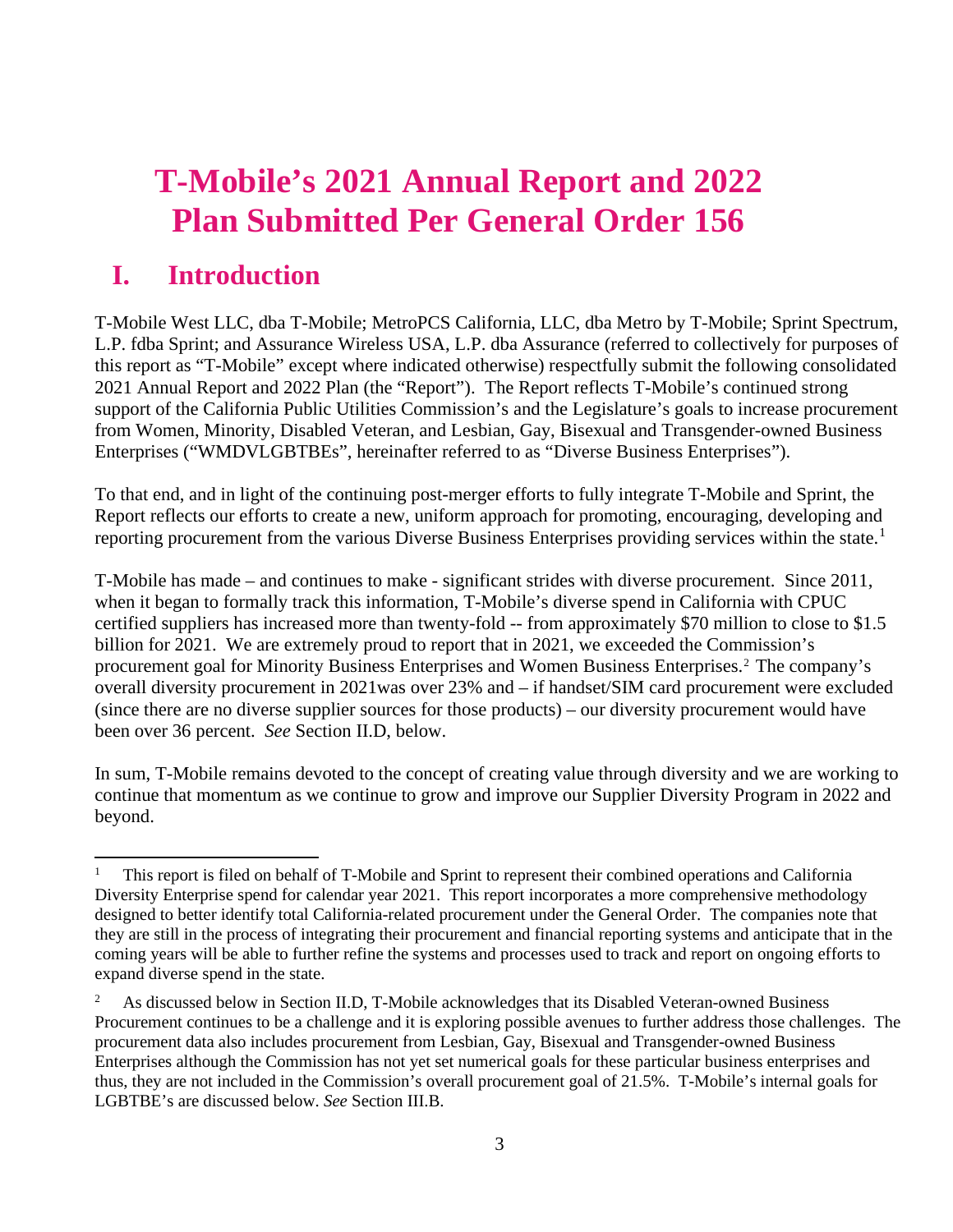## <span id="page-3-0"></span>**II. 2021 Annual Report**

The following Annual Report summarizes T-Mobile's Diverse Business Enterprise-related activities for the period from January 1 through December 31, 2021. T-Mobile notes that while this Report is focused on its supplier diversity efforts, our growth in that area begins with our company's culture and internal commitment to diversity, equity, and inclusion.

T-Mobile is a values-driven company that believes in diversity, equity, and inclusion for our employees, our customers, suppliers, and the communities we serve. That important focus and related initiatives are outlined in our Equity In Action Plan ("Plan"). In the Plan, and in partnership with leading civil rights organizations, we made promises to advance diversity, equity and inclusion in all aspects of our business, including supplier diversity. Also included in the Plan are commitments specific to California, born out of a partnership with the National Diversity Coalition.

T-Mobile is proud to have a diverse employee base that helps us break down barriers and rewrite the rules in the wireless industry. We draw from their experience, creativity, and ideas to help support our success. The diversity of our workforce has remained consistently strong with approximately 60% of T-Mobile's workforce identifying as ethnically diverse, and approximately 41% as women. In addition, we have over fifty-five Diversity, Equity and Inclusion Chapters across the country, nearly 40% of our workforce involved in at least one chapters, with four in California that cover the Bay Area, Inland CA, Los Angeles and Southern CA. These chapters coordinate employee volunteer activities and participation in local community events. It is our belief that our internal focus on diversity and inclusion helps us serve our customers, the majority of which are from diverse communities. Our corporate culture is a big part of why we continually look for ways to further grow our programs and efforts that support diverse procurement at T-Mobile.

We've also been humbled by acknowledgements we've received on a national level for being an employer of choice for women, people of color, veterans, and members of the LGBTQ+ and disability communities. In 2021, we were named one of America's Best Employers by Forbes, a Best Employer for Diversity by Forbes, a Top Company by LinkedIn, Best of the Best Top 50 Corporations for Inclusion by National Business Inclusion Consortium (NBIC), Corporation of the Year by Women's Business Enterprise Council (WBEC)-Pacific, and more.

#### <span id="page-3-1"></span>**A. Program Activities (9.1.1)**

T-Mobile's Supplier Diversity Program continued to progress in 2021. The following is a summary of our Diverse Business Enterprise activities in 2021:

#### 1. Identifying Opportunities in Underutilized Categories

<span id="page-3-2"></span>In 2021, T-Mobile's Supplier Diversity Program continued to examine and work to increase its Diverse Business Enterprise procurement, while also supporting under-represented communities. To that end, the Supplier Diversity team continued to support an initiative for under-represented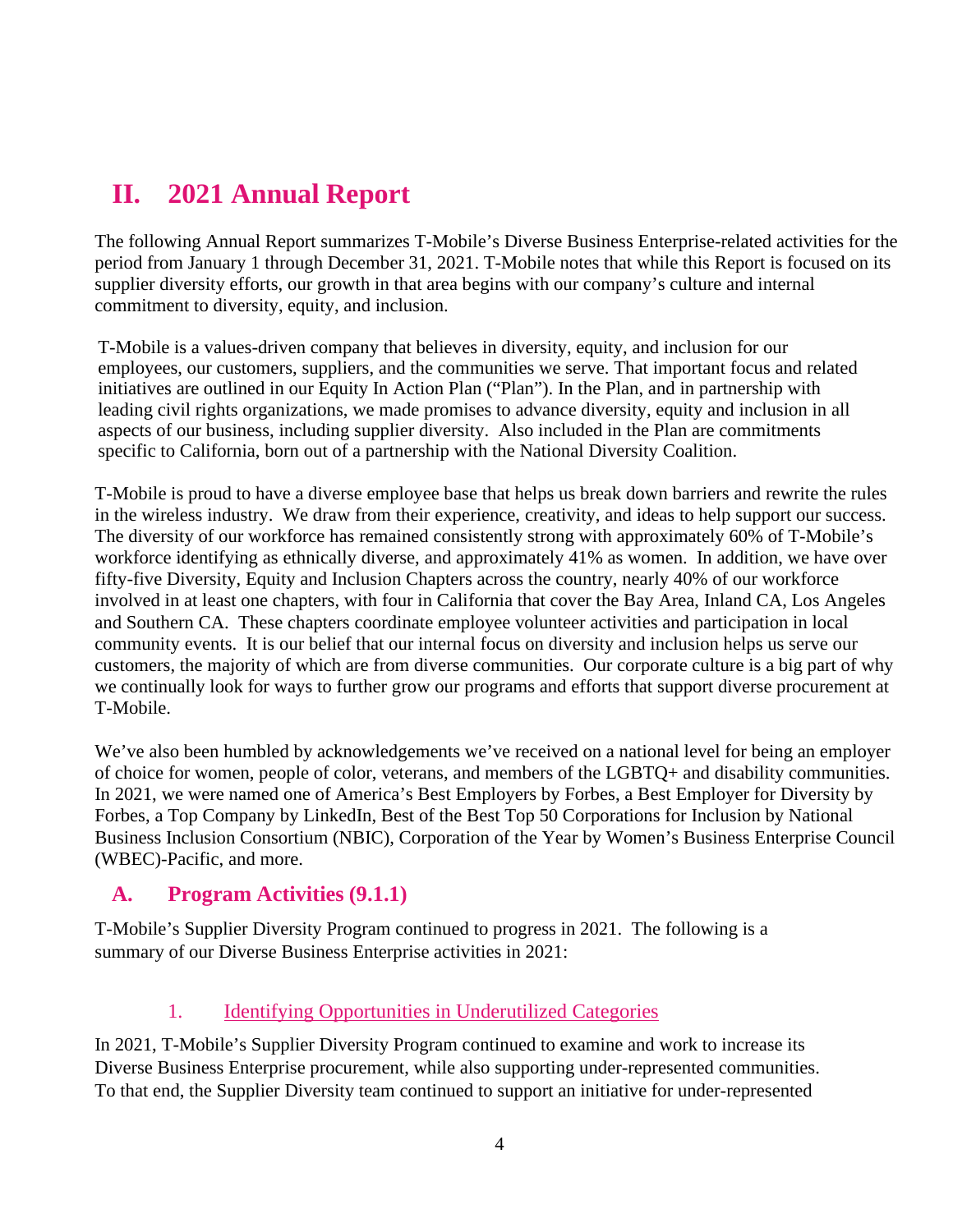communities, to help build a more diverse telecom workforce. The NextTech Diversity Program is a 5-year program, started in 2021, that aims to provide career training and placement for thousands of underrepresented candidates to take on roles as 5G network technicians. Notably, T-Mobile partnered with a diverse supplier to provide the training. There were 50 graduates from the program in 2021 and each was offered and accepted an employment opportunity. Three of the NextTech graduates are from California and we plan to continue recruiting efforts in the State. The next round of the network technician program will include 100 additional students. Also, in 2021 we extended the program to the commercial trucking space and 20 candidates from underrepresented communities began their training in that industry.

T-Mobile also engaged in opportunities to address areas with low diverse spend. For example, in 2021 we increased our engagement with CBOs across CA and the nation. The team attended over 40 events, which included matchmaking, panel, and educational sessions. From these events, we were able to connect with suppliers in all categories. We were able to share their supplier information with or sourcing team for review and possible engagement for upcoming or open opportunities.

As an example, we have spent more with diverse media and advertising companies. Both are Black Owned, and California based. We are excited to continue to increase our spend with diverse suppliers in these and more underutilized categories.

Further, despite COVID limitations on travel in 2021, we continued to increase our attendance and engagement at virtual events and conferences in California, and throughout the country, to increase the visibility of our Supplier Diversity Program and to connect directly with diverse suppliers.

#### 2. Business Unit Program

<span id="page-4-0"></span>In 2021, T-Mobile maintained its successful programmatic approach to supplier diversity. The Supplier Diversity team conducted mandatory trainings for each business category within Procurement. These trainings ensure that sourcing managers understand how to use the Diverse and Small Business Clearinghouse to search for diverse suppliers and reinforce the importance of doing so. Additionally, our Supplier Diversity team continued to provide the sourcing managers with lists of diverse suppliers supporting their assigned categories to help facilitate engagement with those suppliers.

In addition, the Supplier Diversity team continued communicating information with the Procurement organization regarding supplier diversity program highlights, changes, and results.

#### 3. Mentorship and Development Programs

In 2021, we launched our formal supplier mentoring and development program: T-Mobile's Mentor Protégé Program. We partnered with the University of Washington Foster School of Business and the regional council of the National Minority Supplier Development Council (NMSDC) to provide diverse business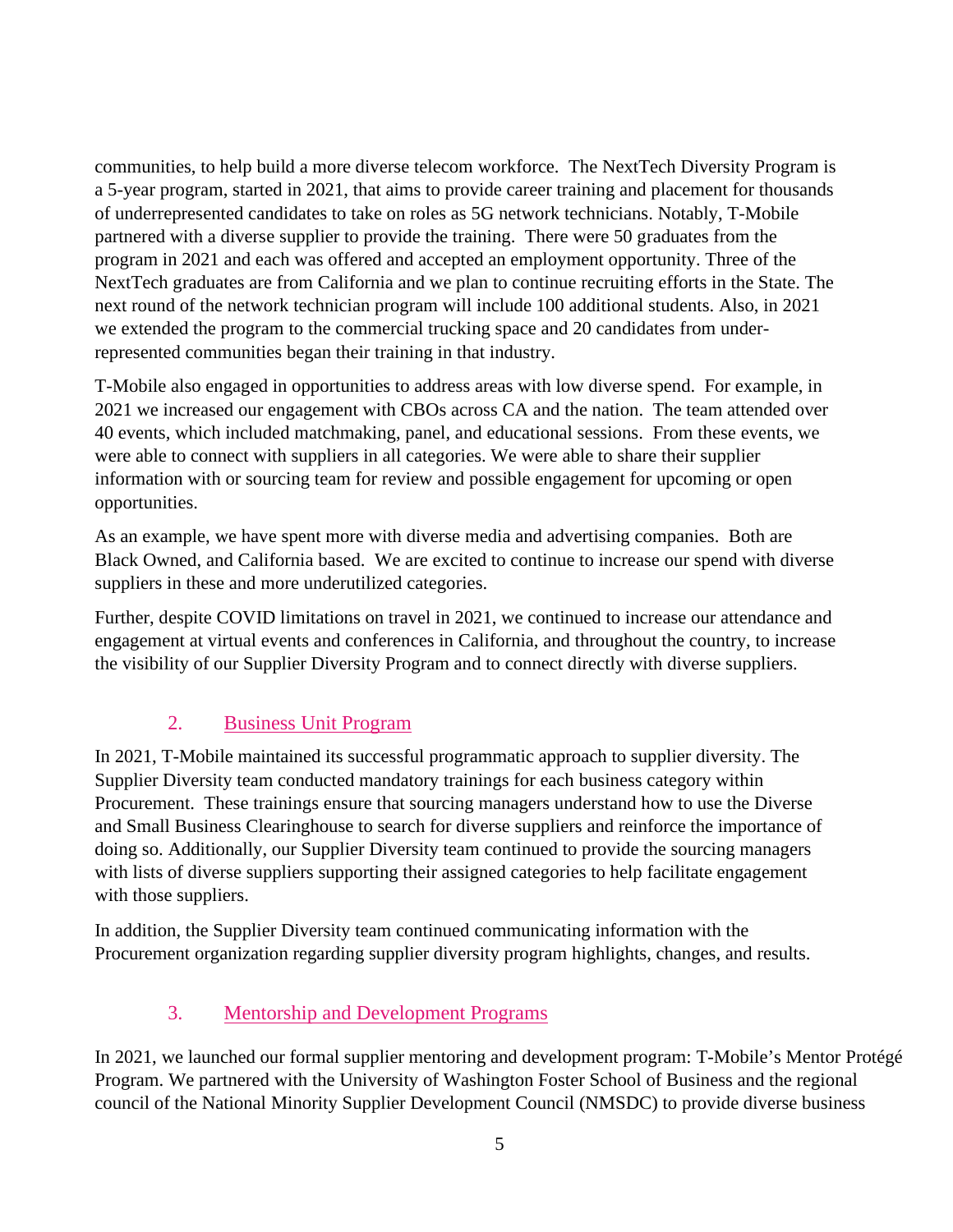owners with education and mentorship to manage and grow their business. T-Mobile awarded scholarships to two diverse suppliers to participate in the Mentor Protégé Program. In 2021, T-Mobile also laid the groundwork to launch a similar program to support diverse business owners in CA.

In addition, T-Mobile launched a program to support small businesses – the Magenta Edge Program. This program is available to all small businesses but was designed with black-owned small businesses in mind. Black-owned small businesses are nearly twice as likely to close their doors permanently compared to other businesses. A primary driver for this disparity is a longstanding, systemic lack of access to resources and capital, including difficulty with getting business loans. Magenta Edge offers all entrepreneurs expert advice and insight on how to navigate these historically difficult times. Magenta Edge provides free educational programming on subjects such as best practices for entrepreneurs while addressing systemic barriers that impact the success of Black small busi[nesses.](https://events.tfb.t-mobile.com/MagentaEdge?icid=TFB_TMO_P_TFBMGTAEDG_BKNKHKTFUHFODOSMR23410&utm_content=WrkshpHub&utm_medium=PR&utm_source=PR&utm_campaign=TFBMGTAEDG) 

#### 4. Implementing Best Practices

<span id="page-5-0"></span>Almost immediately after the merger of T-Mobile and Sprint was complete in April of 2020, T-Mobile began integrating the supplier diversity programs of the two legacy companies. Part of that integration included adopting the best practices from legacy Sprint's Supplier Diversity Program. In 2021 we further refined the following best practices, which we intend to have executed and published in 2022:

**Corporate Supplier Diversity Policy Statement** - Established a company-wide supplier diversity goal and aligned accountability with each major T-Mobile business unit. C**orporate Procurement Policy**- Established guidelines for Procurement to ensure adherence to the corporate goal by including a minimum of one qualified diverse supplier, where practical, in Bidding opportunities.

**Supplier Code of Conduct** - Established guidelines for our suppliers that encourage them to use their "best efforts" to diversify their workforce and communicate our expectation that they are to use diverse suppliers for subcontracting opportunities.

**Supplier Diversity Rewards Program** – Recognize Sourcing Professionals who award contracts to diverse suppliers on a quarterly basis.

#### 5. Legal Diversity Taskforce

<span id="page-5-1"></span>T-Mobile's Legal Diversity Task Force was created in 2013 to increase diversity within our own Legal Department as well as in the major law firms with whom the company works. The Task Force is made up of five subcommittees, each focused on impacting different aspects of diversity within T-Mobile's Legal Department.

In 2021, the Legal Diversity Task Force continued to expand its efforts by building on strategic initiatives that are designed to further T-Mobile's contribution and impact on promoting and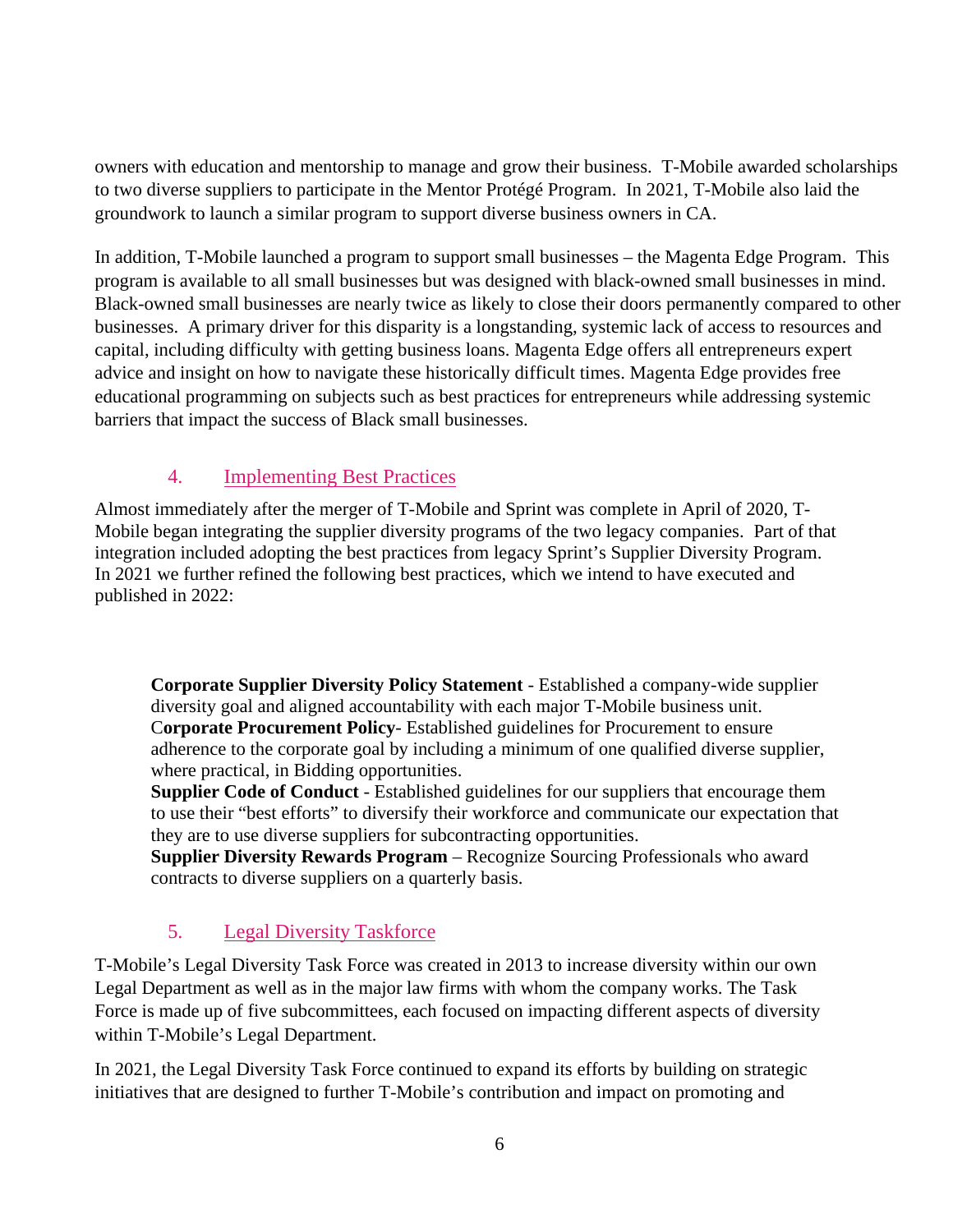diversifying the legal profession at all levels. Specific to supplier diversity, the Legal Supplier Diversity Subcommittee analyzed and monitored diverse legal spend data, highlighted women and minority-owned law firms on the Legal Department's intranet site, facilitated matchmaking with diverse providers, and partnered with the National Association of Minority and Women Owned Firms ("NAMWOLF"). T-Mobile's General Counsel signed-on to NAMWOLF's Partner Program, pledging to set a goal of at least five percent (5%) of the company's outside counsel spend with Certified Minority- and Women-Owned Law Firms.

Also in 2021, the T-Mobile Legal Department once again conducted its annual diversity survey that is in part designed to impart the importance of providing diverse counsel on the Legal Department's engagements. The Task Force reviewed the company's outside law firms for recognition based on their contributions to diversity and inclusion. The law firm deemed to have the best diversity and inclusion program was awarded the T-Mobile Legal Department Diversity Excellence Award.

The T-Mobile Legal Department continued to focus on developing diverse talent internally. In 2021, as a member of the Leadership Council on Legal Diversity (LCLD), T-Mobile once again participated in two career development and leadership programs offered by LCLD, Pathfinders and Fellows. The programs are designed to advance diverse legal talent into leadership roles. LCLD is an organization of more than 400 corporate chief legal officers and law firm managing partners who are working to create a more diverse U.S. legal profession.

#### <span id="page-6-0"></span>6. Best Practices for Prompt Payment

For the past few years, T-Mobile has offered Net 30-day payment terms for CPUC-certified diverse suppliers with limited total annual sales to, among other things, facilitate their cash flow situation and otherwise help them to be more profitable. The Net30 option is included on our supplier registration sheet and our Supplier Diversity team proactively mentions the favorable terms to eligible suppliers. The Supplier Diversity team continues to discuss T-Mobile's payment process and policy in meetings with suppliers. The information is also available on the Supplier Diversity section of our company website. We are proud to report that in 2021 approximately four hundred fifty diverse suppliers were proactively moved to T-Mobile's Net30 payment terms. T-Mobile understands that small and diverse suppliers are critical to the US economy. Due to COVID-19, these suppliers have faced extremely difficult economic circumstances. This program aids our suppliers' economic growth by paying invoices in an expedited manner, helping the supplier obtain capital quicker.

#### 7. LGBTBE Outreach Activities

<span id="page-6-1"></span>Over the last few years, T-Mobile has worked diligently to integrate LGBTBEs into our Supplier Diversity Program and we are extremely proud of our initial efforts. Key to our integration, has been our partnerships with the National Gay and Lesbian Chamber of Commerce (NGLCC), and the Greater Seattle Business Association (GSBA). As a corporate member and sponsor of both organizations, we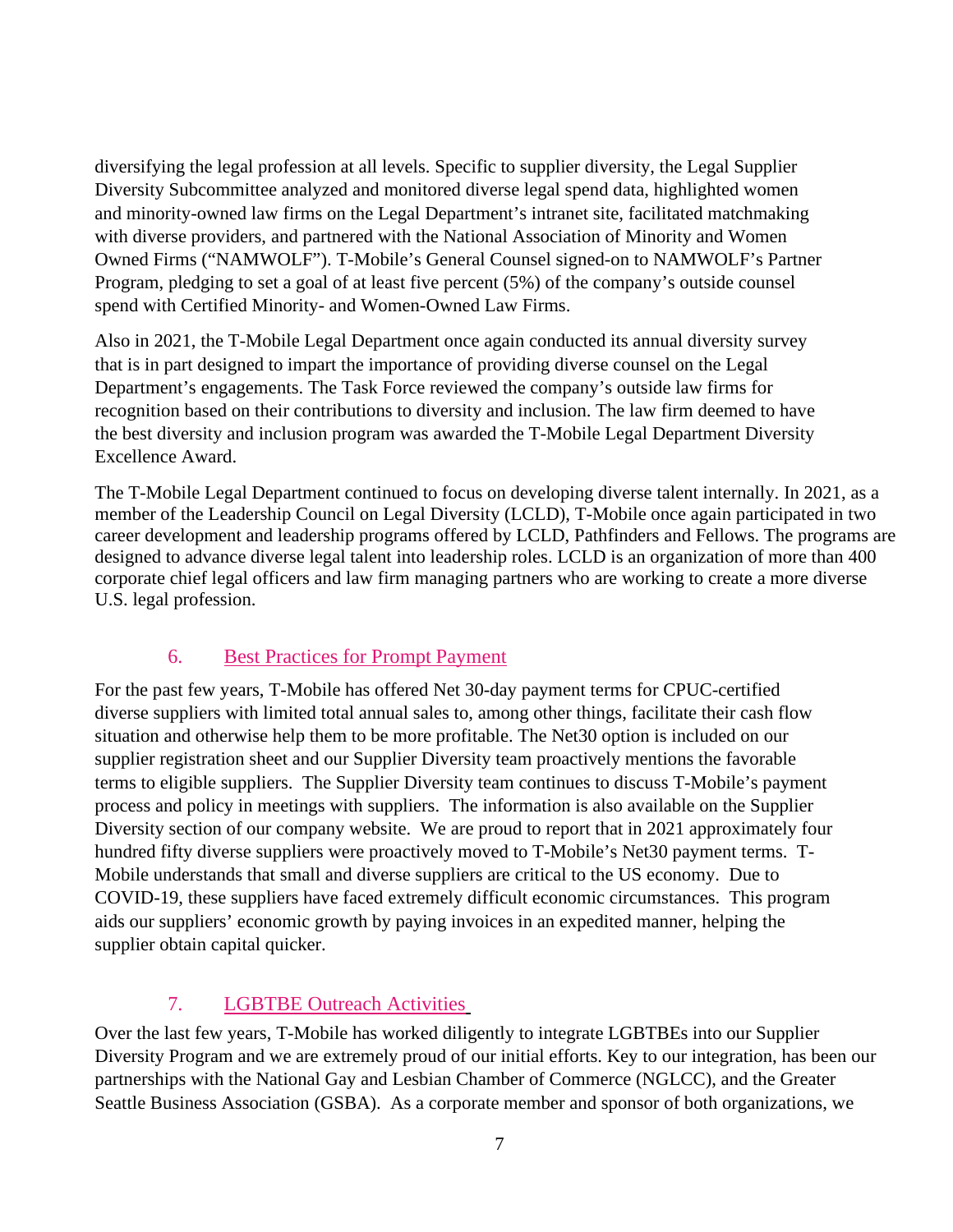regularly attend meetings, conduct one-on-one "match making" meetings, and participate in their respective conferences and events. In 2021, T-Mobile worked closely with the NGLCC to create and participate in their California Growth Initiative, a program aimed at increasing the number of certified LGBTBEs.

Additionally in 2021, we continued, monthly, to take necessary action to ensure spend continues, where practical, with LGBTBEs. In addition, we continue to participate in several events to meet with qualified LGBTBEs. For example, we participated in BuildOUT's Golden Pitch virtual events, and heard directly from LGBTBEs. We also participated in several virtual matchmaking events organized by NGLCC. Finally, we continued to explore options on how to better provide technical assistance and capacitybuilding programs specific to LGBTBEs.

In 2021, T-Mobile also proudly continued the "T-Mobile #BEYOU" Scholarship Fund with the Greater Seattle Business Association (GSBA). The Scholarship expands our enterprise-wide core principles to the suppliers and individuals engaged with the nation's largest LGBTQ chamber of commerce. It is one of the ways we encourage LGBTQ scholars to learn about and find employment or contracting opportunities in the telecommunications industry. In addition, T-Mobile engaged with the GSBA through their Ready for Business Fund, which is a small business recovery program that distributes cash grants and other support to small and diverse businesses. While the GSBA is not located in California, it is an important LGBTQ organization as our company headquarters are located in the Seattle area.

#### 8. Bringing Equity in Action to California

T-Mobile entered an important, California-focused, Memorandum of Understanding (MOU) with the National Diversity Coalition, which outlines the company's plans to create initiatives to improve diversity in all aspects of the business. The completion of our merger in April 2020 kicked off this important work. The MOU addresses the following areas: Corporate Governance; Workforce Recruitment and Retention; Procurement and Entrepreneurship; Wireless Services for Low Income Consumers; and Philanthropy and Community Investment. It also calls for the creation of a California-focused diversity and inclusion Sub-Council, comprised of at least twelve individuals who are highly esteemed, regarded as pillars in their respective communities, and represent a diverse constituency. The Sub-Council, which was established in 2020, serves in an external advisory role to the company. In 2021, we met twice with the Sub-Council to discuss key areas within supplier diversity and received feedback and guidance from the Cub-Council members on Supplier Diversity Program and other related initiatives specific to California.

In 2021, T-Mobile supported various workforce development and small business initiatives in California including:

• T-Mobile worked hand in hand with Unidos to launch the Latinx in Business Digital Literacy and Job Readiness Toolkit. It's a national program but covers two affiliates in California, one in San Francisco and one in San Diego. The programs launched in August 2021 and conclude in March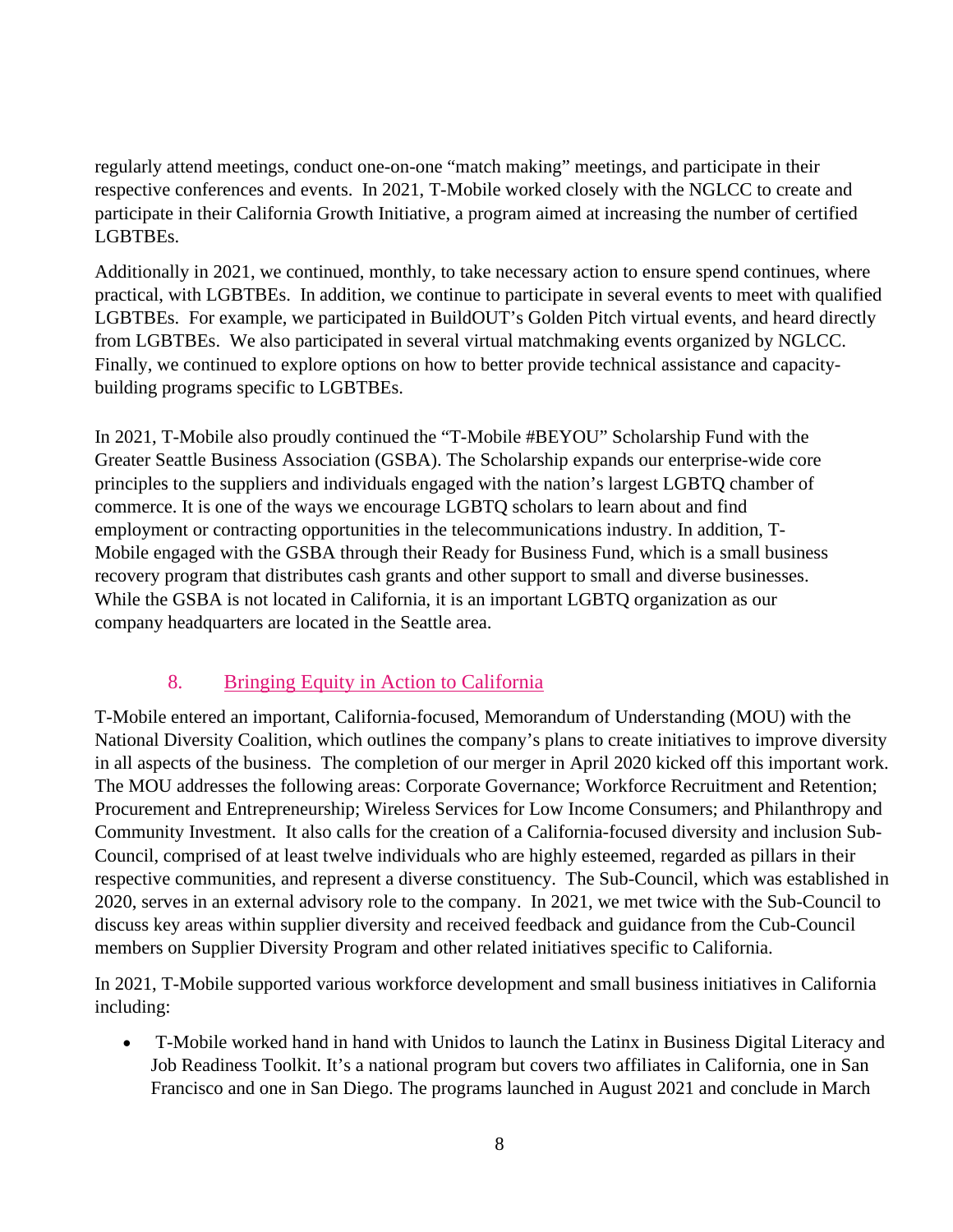2022. The Digital Literacy and Job Readiness Toolkit is designed to help current and aspiring entrepreneurs harness the power of digital solutions to run their enterprises more efficiently. The toolkit includes modules on financial management, digital solutions, marketing, communications and branding, digital security, COVID protocols, and more.

- T-Mobile has been working with Fresno Housing and Vision View. We have partnered with Vision View on a workforce development youth center that is now open. The Center serves 99 residents in varying roles including business assistance, youth employment, programming, and general support.
- T-Mobile partnered with the Greater LA African American Chamber of Commerce (GLAAACC) to support their 2020/2021 Business Evolution Program (BEP) cohort. The program assists with the recruitment of small business owners for the 12-month bootcamp. The BEP was created to assist small business owners elevate their economic success and is focused on business that are at least 51% owned or controlled by socially and economically disadvantaged individuals. The program is focused on accelerating business owners' potential by infusing new knowledge and to prepare for new challenges ahead. T-Mobile and GLAAACC's corporate board members lead BEP participants through 9 modules that focus on things like contracting, procurement, technology, access to capital, and supplier diversity, and the program concludes with a Business Pitch Competition. Finally, The Greater Los Angeles African American Chamber of Commerce (GLAACC) honored T-Mobile with the **GLAAACC Diversity & Inclusion of the Year Award** for our commitment to the development of Black-owned business.

#### 9. Partnerships, Conferences and Sponsorships

<span id="page-8-0"></span>T-Mobile sponsored numerous supplier diversity events and was a corporate sponsor of the national conferences of the national organizations listed below. In addition, our Supplier Diversity team and Procurement Managers participated in several panelist and matchmaking sessions, and spoke at several virtual events across the country, where we sought to connect with potential suppliers and elevate our corporate Supplier Diversity Program.

- National Minority Supplier Diversity Council,
- Women's Business Enterprise National Council,
- National Veteran Business Development Council,
- National Gay & Lesbian Chamber of Commerce.

Here is a list and summary of T-Mobile's 2021 key engagements with organizations focused on supplier diversity:

#### *American Indian Chamber of Commerce California ("AICCCAL")*

In 2021, T-Mobile continued as corporate sponsor and member. We also sit on the organization's advisory council. Supplier Diversity participated on a panel during the 2021 conference.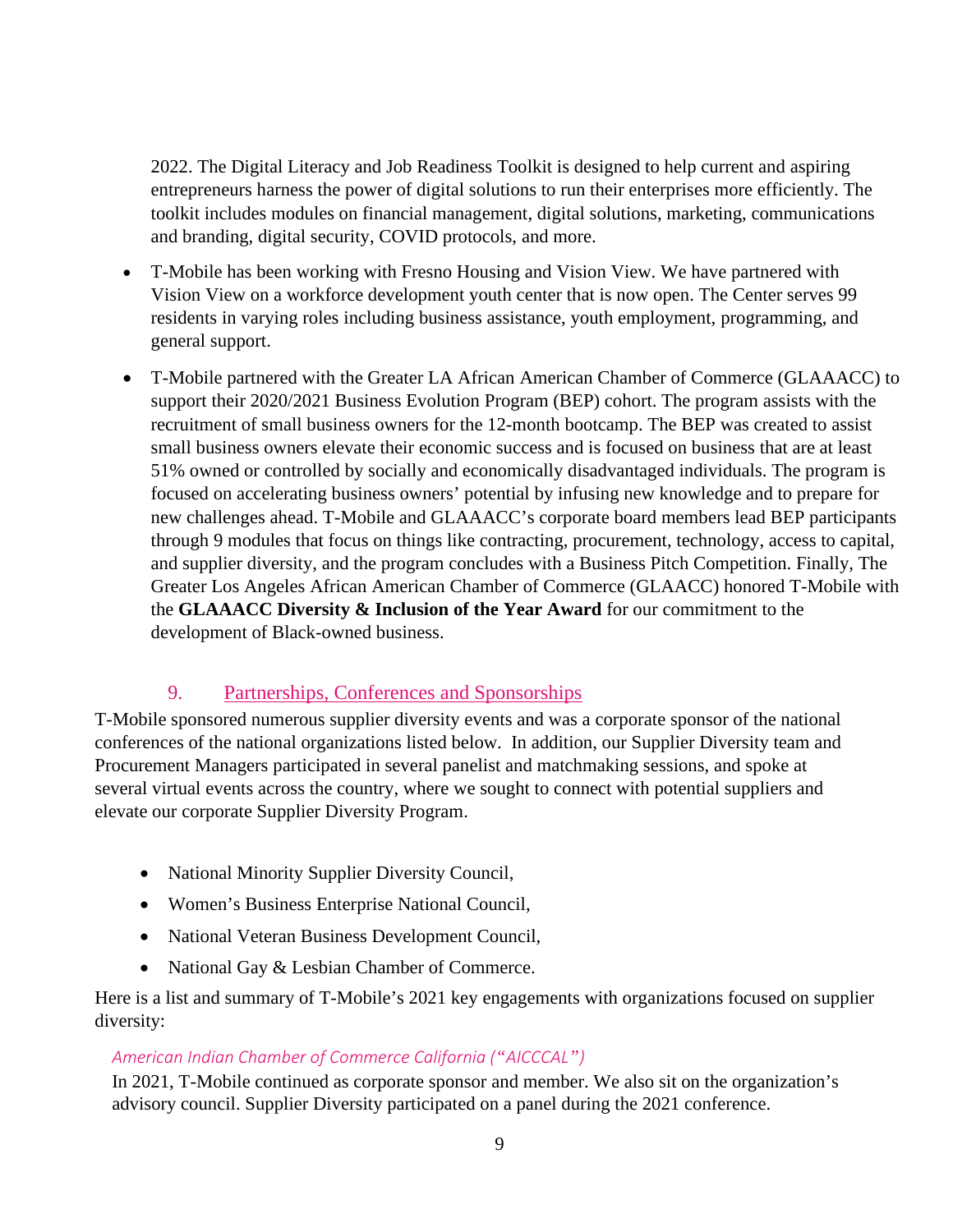#### *Asian Business Association of Los Angeles ("ABALA")*

In 2021, T-Mobile was a corporate sponsor and member. We also sit on the organization's advisory council. Sponsored the Women's Business Pioneer Luncheon in Los Angeles. T-Mobile was awarded the "Corporation of the Year Award" by the ABALA.

#### *California Capital Financial Development Corporation ("California Capital")*

T-Mobile continues to be a member of CA Capital, sponsoring different initiatives. T-Mobile participated in the Small Business Working Group (SWBG) that CA Capital co-hosted with Fresno Native American and Business Development in 2021. T-Mobile's support has contributed to CA Capital's development of their Supplier Diversity Technical Assistance and Capacity Building curriculum.

#### *California Public Utilities Commission Joint Utilities Committee*

As a member of the Joint Utilities Committee, T-Mobile actively participated in the Committee's quarterly meetings to share best practices and discuss matters related to GO-156. T-Mobile will be the Chair of Joint Utilities Committee in 2022.

#### *California Public Utilities Commission Small and Diverse Business Expos*

T-Mobile participated in the 2021 CPUC Small and Diverse Business Expos and Supplier diversity staff were available for one-on-one matchmaking meetings.

#### *Greater los Angeles African American Chamber of Commerce ("GLAAACC")*

T-Mobile became a member of this chamber in 2021, and actively participated in the chamber's activities. The supplier diversity team presented "Doing Business with T-Mobile" to their Business Evolution Program (BEP). In 2021, T-Mobile was awarded the "Diversity & Inclusion of the Year" award by the GLAAACC.

#### *Greater Seattle Business Association ("GSBA")*

T-Mobile was a corporate sponsor and member of the GSBA, the nation's largest LGBT and allied chamber of commerce. The GSBA represents over 1,300 small businesses, as well as corporate and nonprofit members, who share the values of promoting equality and diversity and provides us with the opportunity to identify businesses that could also be eligible for CPUC certification. T-Mobile was the title sponsor of their annual Scholars Dinner held virtually in 2021.

#### *Elite Nor-Cal Service Disabled Veteran Owned Business (Elite Nor-Cal SDVOB)*

T-Mobile was a member and corporate sponsor.

#### *Leadership Council on Legal Diversity ("LCDC")*

T-Mobile was a member and participated in the organization's career development and leadership programs.

#### *Los Angeles Gay and Lesbian Chamber of Commerce ("LAGLCC")*

In 2021, T-Mobile was corporate member and sponsor. In the summer of 2021, the Supplier Diversity team presented to the Chamber and members "How to do Business with T-Mobile." This presentation guides and shows suppliers and organization what T-Mobile is looking for in diverse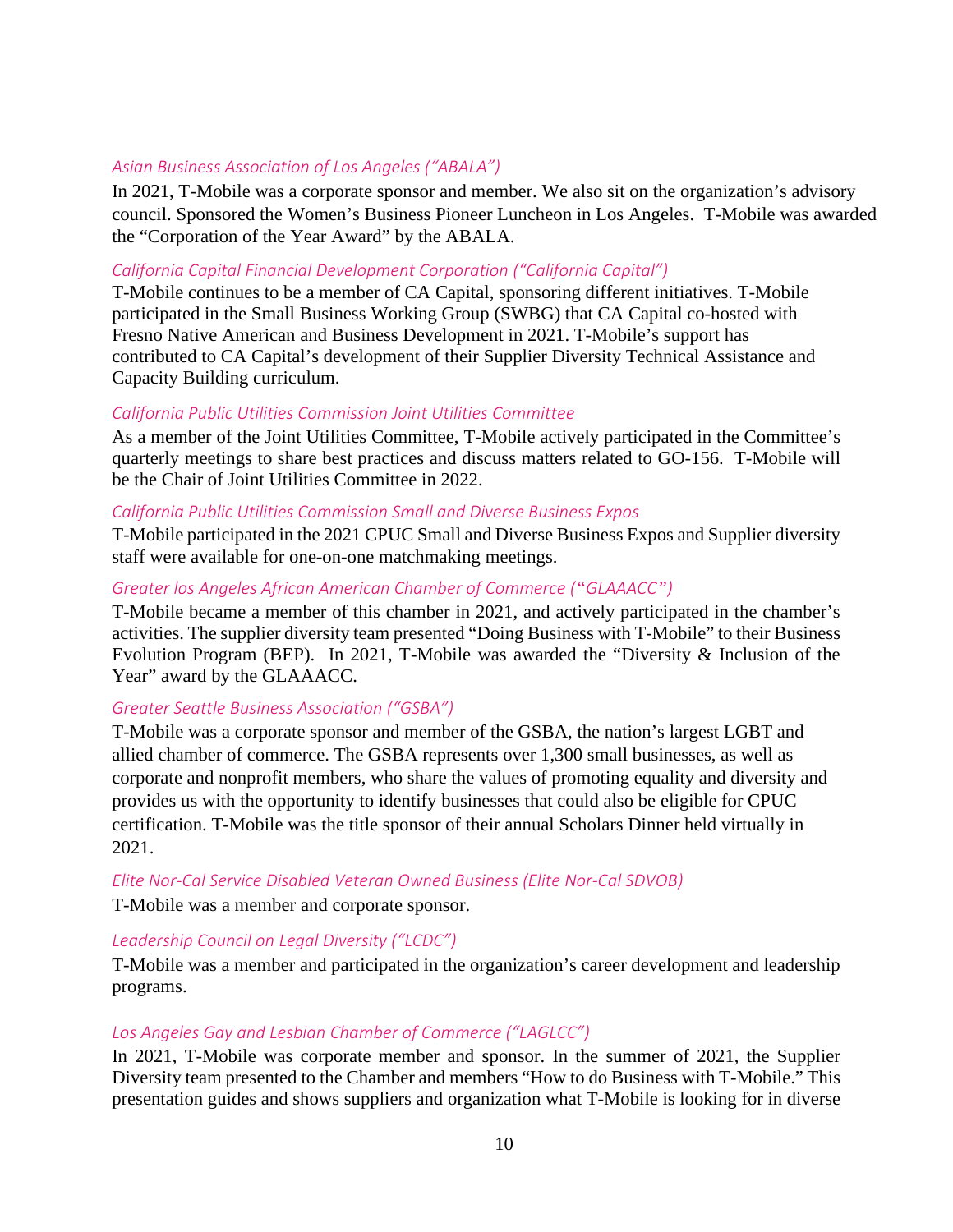#### suppliers.

#### *National Association of Minority & Women Owned Law Firms ("NAMWOLF")*

In 2021, T-Mobile was a corporate sponsor of the virtual Awards Gala at the organization's Annual Meeting.

#### *National Veteran Business Development Council ("NVBDC")*

In 2021, T-Mobile was a corporate sponsor and member. The sponsorship enables T-Mobile to reach hundreds of veteran-certified businesses through one relationship and is part of our effort to increase procurement with disabled veteran-owned business.

#### *National Gay & Lesbian Chamber of Commerce ("NGLCC")*

T-Mobile is a current member and was a corporate sponsor of NGLCC's 2021 International Business and Leadership Conference. T-Mobile was recognized with the Best of the Best Award by the NGLCC and the National Business Inclusion Consortium (NBIC).

#### *National Minority Supplier Development Council ("NMSDC")*

T-Mobile was a corporate sponsor of the Conference and Business Opportunity Exchange. T-Mobile is a corporate sponsor and member. T-Mobile was nominated as Corporation of the Year in 2021.

#### *Northwest Mountain Minority Supplier Development Council ("NWMMSDC")*

T-Mobile continued its long-standing relationship with this regional council that generally focuses on Pacific Northwest activity near our headquarters in Bellevue, Washington. This relationship provides us with, among other things, the opportunity to connect with companies that we can encourage to pursue CPUC certification. In addition to being part of the Council's Board of Directors, T-Mobile also holds a position on their Certification Committee. T-Mobile also sponsored the Council's Business Conference, Advocacy and Legacy Awards Luncheon and their 25th Annual scholarship fundraiser and silent auction.

#### *Women's Business Enterprise National Council ("WBENC")*

In 2021, T-Mobile was a corporate sponsor for the National Conference & Business Fair. Supplier Diversity team attended the event and held one-on-one matchmaking sessions with suppliers.

#### *Women's Business Enterprise Council – Pacific ('WBEC-Pacific)*

T-Mobile joined the Board of Directors and was a corporate member, and sponsor in 2021. The Diversity team participated and attended several events held by the organization.

#### *U.S. Black Chamber of Commerce ("USBC")*

In 2021, T-Mobile was a corporate sponsor and member.

#### *U.S. Hispanic Chamber of Commerce ("USHCC")*

T-Mobile remains a corporate sponsor and member. The Supplier Diversity team participated in a matchmaking event, meeting diverse suppliers. The Supplier Diversity team also attended the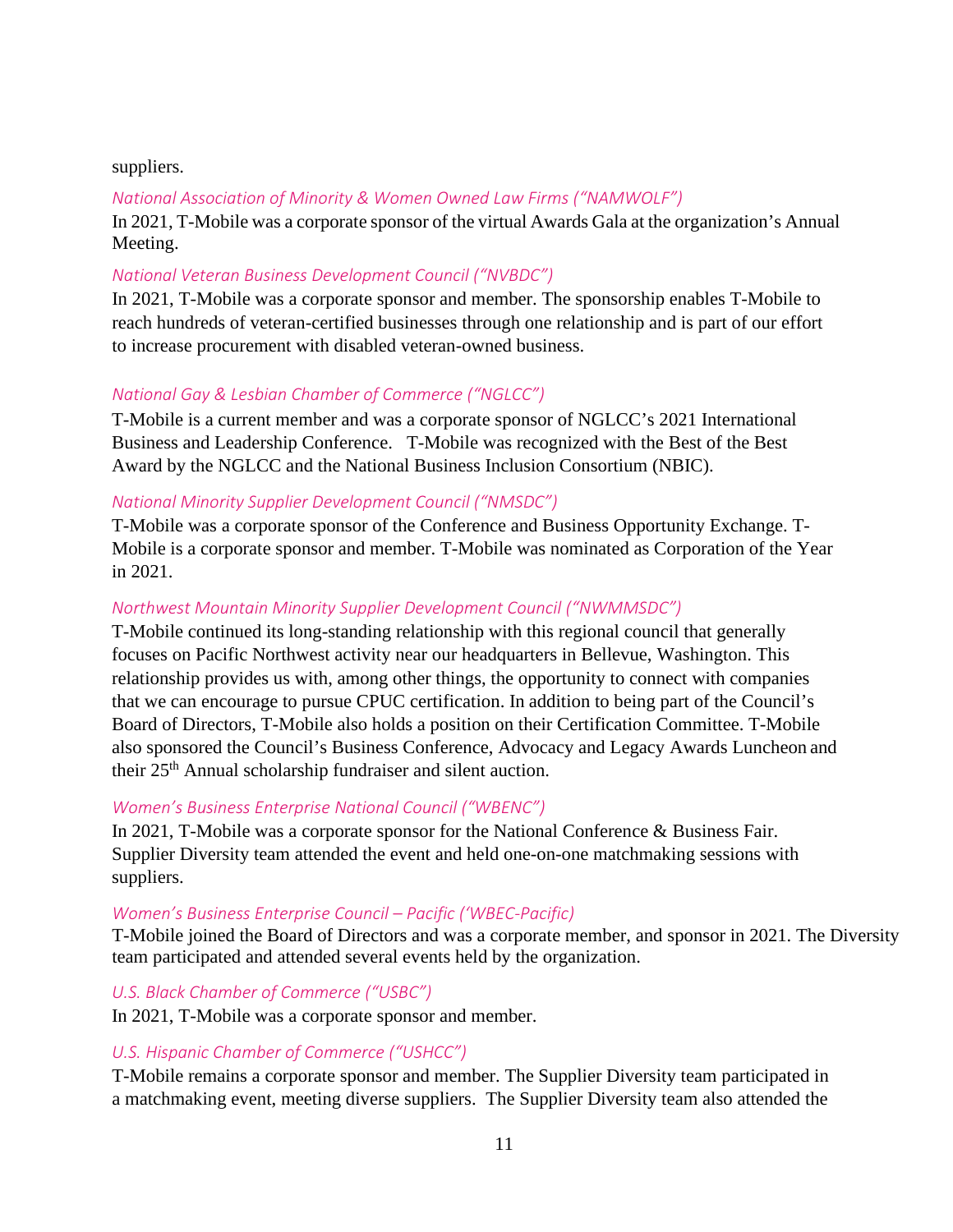USHCC's Procurement council meeting during their annual conference.

#### *U.S. Pacific Islander Asian American Chamber of Commerce ("USPAACC")*

In 2021, T-Mobile was a corporate sponsor and member. In 2021, T-Mobile was the co-chair sponsor for USPAACC's Annual Conference. Additionally, a member of the Supplier Diversity team joined the Corporate Advisory Board of the USPAACC.

#### *Utah Black Chambers ("UBC")*

T-Mobile continued to be a corporate member and sponsor of the Utah Black Chambers in 2021. The Supplier Diversity team currently hold positions on their advisory council and Supplier Diversity council.

#### *Veterans and Business Network ("VIB")*

T-Mobile was the 5-Star Title Sponsor of VIB's 2021 Annual Conference, where we participated in matchmaking. T-Mobile is also a corporate member of this San Diego based organization.

#### *Western Regional Minority Supplier Development Council ("WRMSDC")*

In 2021, T-Mobile continued as a member and corporate sponsor of this Bay Area based organization. T-Mobile attended several events and engaged in matchmaking sessions.

#### **B. Summary of WMDVLGBTBE Purchases/Contracts[3](#page-11-2) (9.1.2)**

T-Mobile summaries are included in the following attachments:

- <span id="page-11-0"></span>• Attachment 1 – *2021 Total WMDVLGBTBE Procurement -- Direct and Sub*
- Attachment 2 *2021 WMDVLGBTBE Procurement by Product and Services Categories -- Direct*
- Attachment 3 *2021 WMDVLGBTBE Procurement by Product and Services Categories -- Sub*
- Attachment 4.D *2021 WMDVLGBTBE Detail by SIC - Direct*
- Attachment 4.S *2021 WMDVLGBTBE Detail by SIC - Sub*
- Attachment 5 *2021 WMDVLGBTBE Procurement Summary*
- <span id="page-11-1"></span>• Attachment 6 *– 2021 WMDVLGBTBE by Product and Service Categories*

<span id="page-11-2"></span><sup>3</sup> T-Mobile notes that it does not have information readily available from which it can identify the number of Diverse Business Enterprises who have the majority of their workforce working inCalifornia.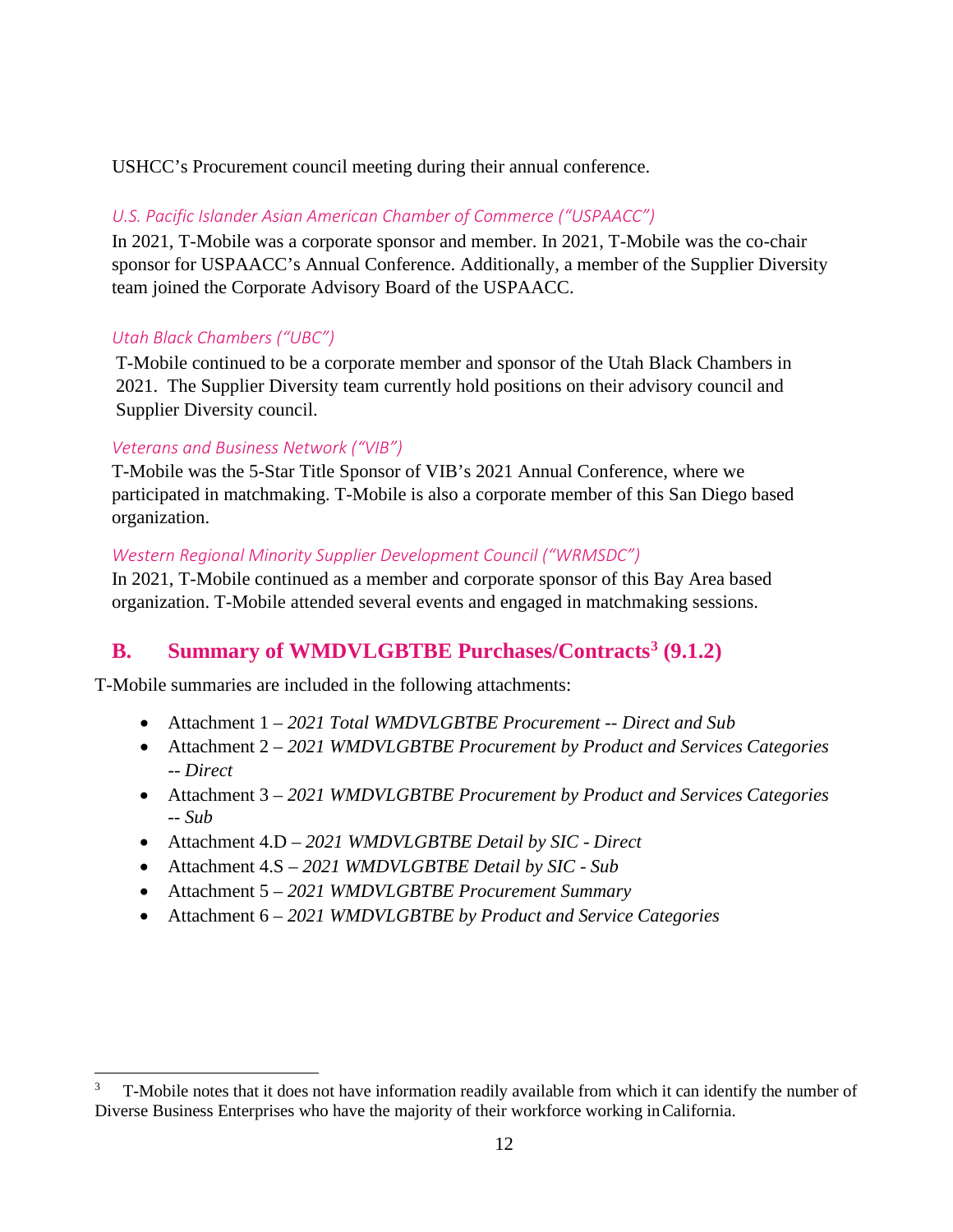| <b>T-Mobile WMDVLGBTBE Program Expenses</b> |               |  |  |  |  |  |  |  |  |
|---------------------------------------------|---------------|--|--|--|--|--|--|--|--|
| <b>January 1, 2021 - December 31, 2021</b>  |               |  |  |  |  |  |  |  |  |
| <b>Expense Category</b>                     | 2021 Expenses |  |  |  |  |  |  |  |  |
| Wages                                       | \$572,142     |  |  |  |  |  |  |  |  |
| Other Employee Expenses                     | \$50,000      |  |  |  |  |  |  |  |  |
| Program Expenses                            | \$711,240     |  |  |  |  |  |  |  |  |
| <b>Reporting Expenses</b>                   | \$118,750     |  |  |  |  |  |  |  |  |
| Training & Conferences                      | \$548,000     |  |  |  |  |  |  |  |  |
| Consultants                                 | \$0           |  |  |  |  |  |  |  |  |
| Other                                       | \$0           |  |  |  |  |  |  |  |  |
| <b>Total</b>                                | \$2,000,132   |  |  |  |  |  |  |  |  |

#### **C. Itemization of WMDVLGBTBE Program Expenses (9.1.3)**

#### <span id="page-12-0"></span>**D. Progress in Meeting or Exceeding Set Goals and Explanation of Circumstances (9.1.4)**

T-Mobile's efforts to enhance its diversity procurement practices over the past several years have met with notable success. As noted above, we are pleased to report that in the last year, we exceeded the Commission's goal for Minority Business Enterprises and Women Business Enterprise procurement.

While we are proud of our continuing progress, we also recognize there continue to be challenges with the reporting guidelines under GO 156.

For example, T-Mobile acknowledges that DVBE procurement continues to be a challenge and is exploring avenues to further address those challenges. However, our level of spend and its impact in the State of California would be more accurately reflected if the Clearinghouse's certification criteria allowed for DVBE suppliers that are not California residents but provide services in California (consistent with the certification of other diverse businesses), rather than only certifying DVBEs per the narrower requirements of the Department of General Services.

<span id="page-12-1"></span>Moreover, T-Mobile continues to believe that the inclusion of handset and SIM card spend significantly distorts procurement rates. In particular, and as noted in previous Reports, T-Mobile is not aware of any handset or SIM manufacturers that qualify as Diverse Business Enterprises, yet the General Order seems to preclude any categorical exclusions. See GO 156, Section 8.7. T-Mobile remains hopeful that the Commission will reconsider the possible exclusion of handset and SIM card spend from net procurement. In the meantime, T-Mobile notes that its total diverse spend for 2021 excluding handset and SIM card procurement is 36.69%; an accomplishment which is well in excess of current Commission goals and far more reflective of its efforts to promote the goals of the General Order. See Attachment 7.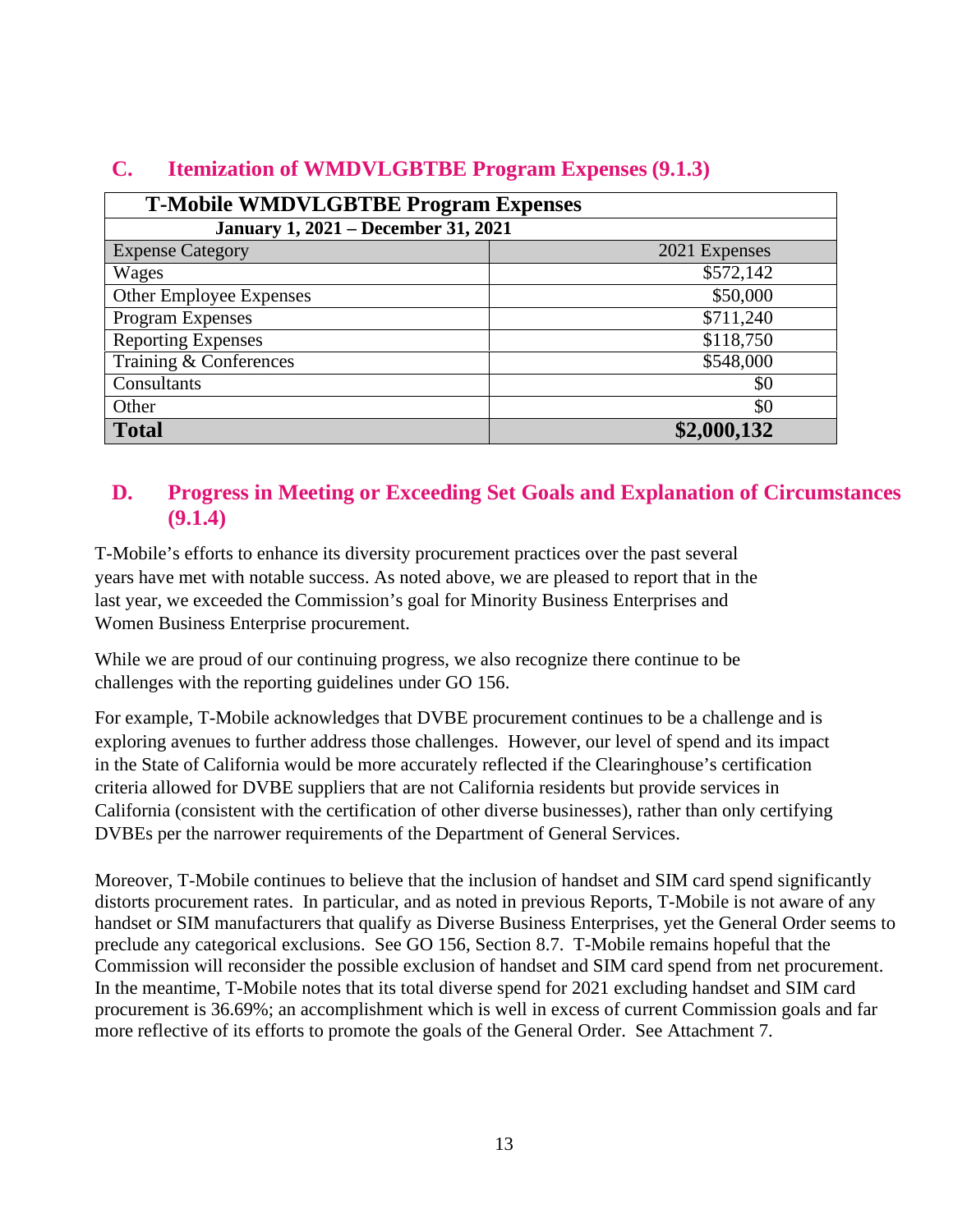#### **E. Summary of Prime Contractor Utilization of WMDVLGBTBE Subcontractors (9.1.5)**

In 2021, T-Mobile continued to proactively encourage prime contractors to adopt plans or practices that are consistent with T-Mobile's goals. In addition, we encourage prime suppliers to track and report Tier II spend on a quarterly basis. To that end, we plan to implement an amendment to our vendor contracts to request diverse spend from prime suppliers that are already reporting such spend to other governmental agencies or Fortune 500 companies.

#### <span id="page-13-0"></span>**F. Required Additional Disclosures (9.1.6 – 9.1.11)**

#### List of WMDVLGBTBE Complaints

T-Mobile is not aware of any WMDVLGBTBE complaints registered in 2021.

Summary of Purchases/Contracts for Products/Services in Excluded Categories Not applicable.

#### Description of Efforts Made to Recruit WMDVLGBTBE Suppliers

Efforts are detailed in the preceding sections of the Report: "Partnerships, Conferences and Sponsorships" and "Legal Diversity Task Force".

Justification for Continued Existence of Any "Excluded Category" Not applicable.

Summary of WMDVLGBTBE Renewable and Nonrenewable Energy Procurement T-Mobile does not currently track renewable and non-renewable energy procurement, wireless, broadband, smart grid or rail projects by Diverse Supplier.

#### File Verifiable Report on WMDVLGBTBE Participation in Fuel Markets

T-Mobile procures fuel for fleet vehicles used for cell site construction and maintenance. Fuel purchases are included in Attachment 1- *2021 Total WMDVLGBTBE Procurement -- Direct and Sub.*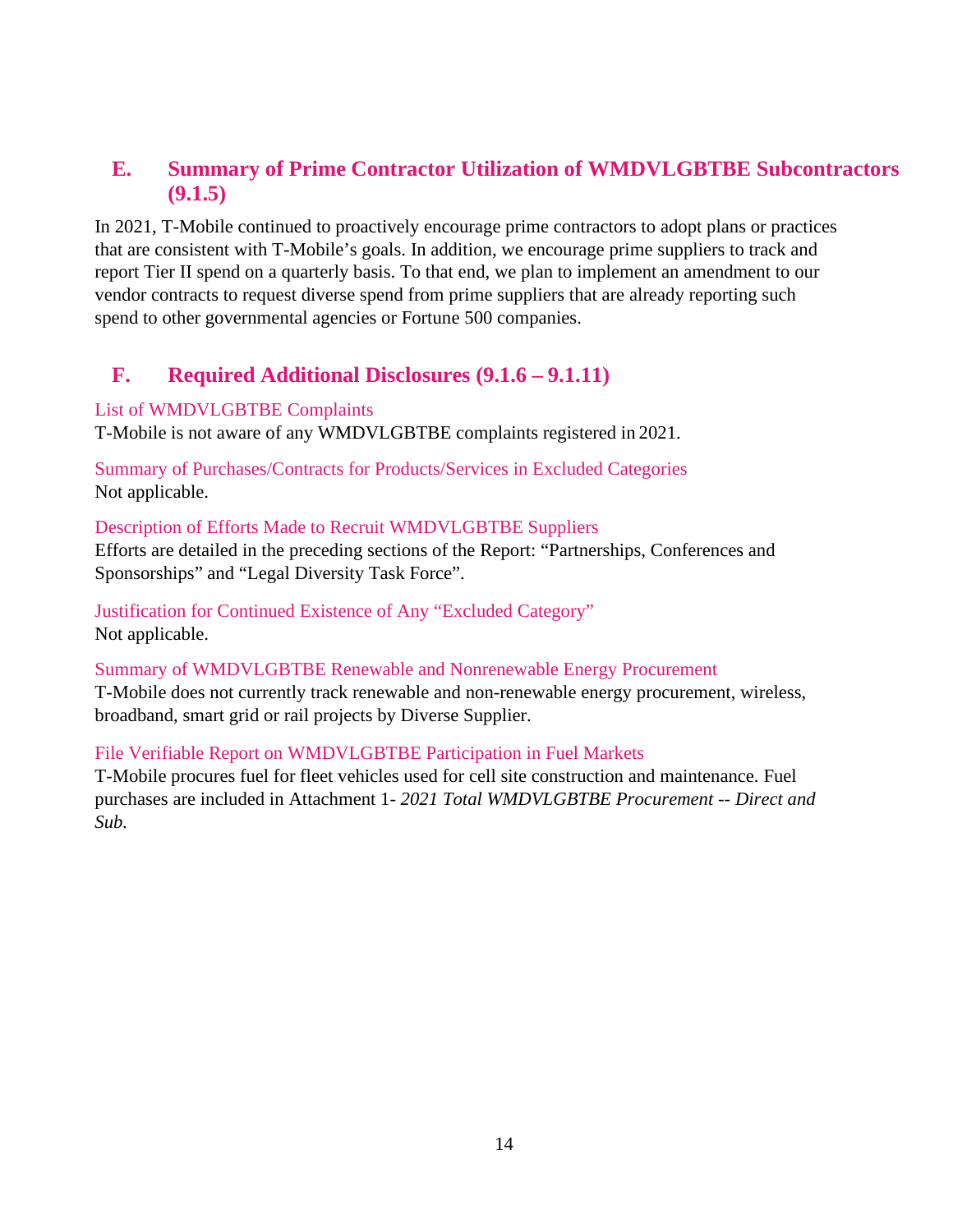## **III. 2022 Annual Plan**

T-Mobile has prepared the following 2022 Annual Plan ("Plan") that summarizes our current strategies to achieve short, medium, and long-term program goals for increasing utilization of Diverse Business Enterprises.

#### <span id="page-14-0"></span>**A. Overview (10.1.2)**

#### <span id="page-14-1"></span>1. Internal Training and Communication

We continue to recognize that increased and continuous internal awareness of supplier diversity is critical to the success of the program. In 2022, we intend to continue to provide our Procurement Sourcing Managers with the training and tools they need, as well as increase communication to the Procurement team throughout the year. In addition to maintaining the dissemination of quarterly newsletters, the Supplier Diversity team intends to participate in the Procurement organization's monthly All Hands meetings to reinforce the importance of supplier diversity and engage in dialogue on the topic. The Supplier Diversity team also intends to conduct quarterly training sessions for sourcing managers on the new internal supplier clearinghouse tool and ad-hoc training for newly hired sourcing managers.

We continue to believe that ongoing communication throughout the year will help keep supplier diversity top-of-mind of our sourcing managers and lead to increased consideration and ultimately utilization of diverse suppliers.

#### <span id="page-14-2"></span>2. External Communication

In addition to increasing our internal communication, we continue to enhance our external communications to better inform current and potential diverse suppliers about our Supplier Diversity Program. Specifically, we have updated and expanded our external facing website (SupplierDiversity@T-Mobile.com) to include information about our supplier diversity [initiatives and program updates. The S](mailto:SupplierDiversity@T-Mobile.com)upplier Diversity team plans to continue to proactively contact Community Based Organizations (CBOs) to inform them of contract opportunities and seek recommendations for diverse members that can potentially fill the opportunities. To improve communication to potential suppliers, we have also encouraged CBOs to include information about T-Mobile's Supplier Diversity Program and opportunities in their communication to their respective members. We also intend to continue increasing our attendance and participation at CBO events throughout California.

#### <span id="page-14-3"></span>3. Mentorship and Development Programs

In 2022, we intend to expand the Magenta Edge Program, a program to support Black Owned small businesses in the U.S, by increasing educational opportunities for these businesses. In addition, we intend to engage external partners in the Program to drive results.

We also plan to expand the NextTech Diversity Program in 2022. We expect 150 new candidates to join the Technician and Commercial Truck Driving segments of the Program.

Lastly, T-Mobile is continuing our partnership with the University of Washington Foster School of Business and the Northwest regional council of NMSDC to provide diverse business owners with education and mentorship to manage and grow their business. T-Mobile plans to award at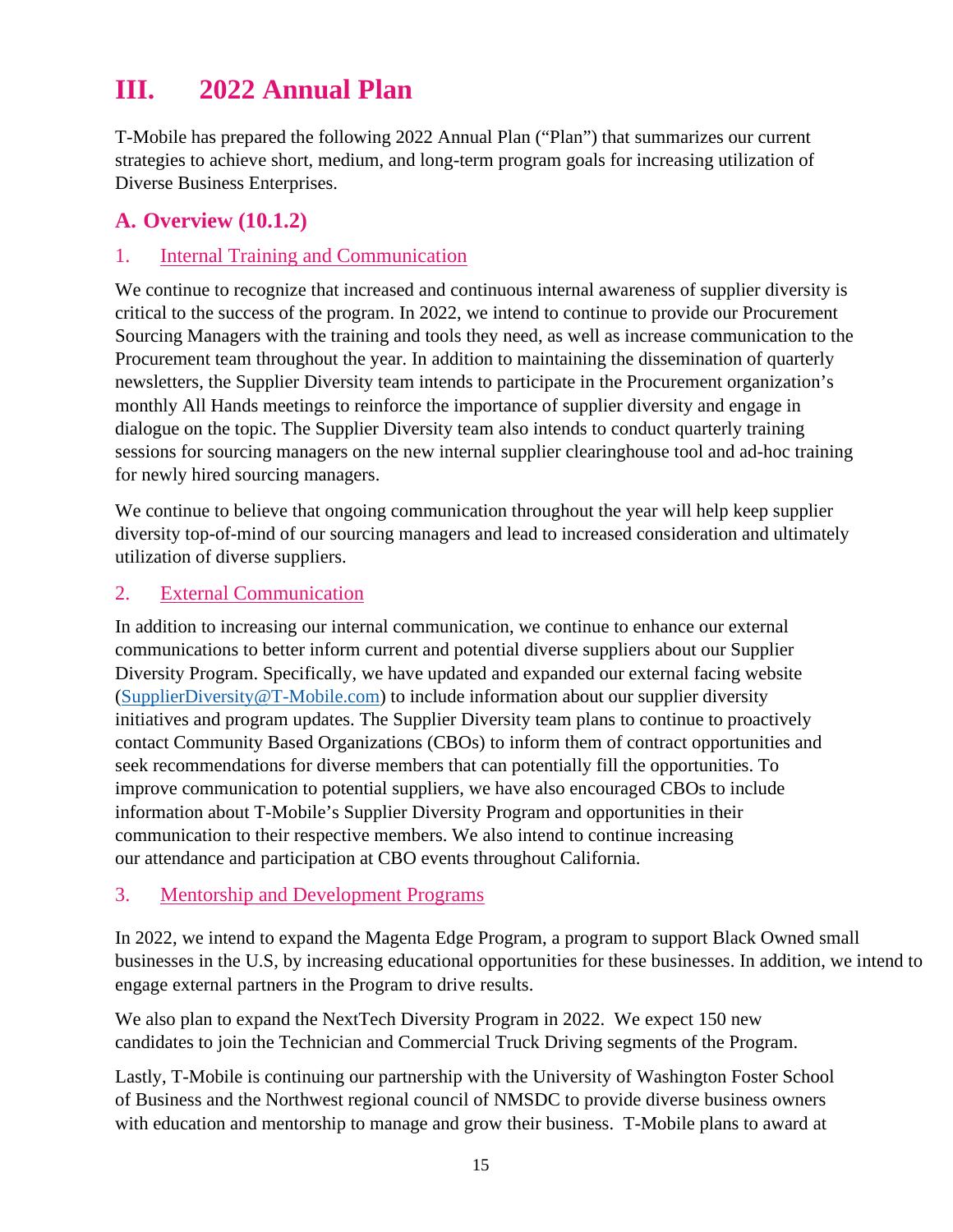least two scholarships to diverse suppliers to participate in the Mentor Protégé Program, with the possibility of increasing to four suppliers. In 2022, T-Mobile is on track to award the first two MBE education scholarships to diverse owned businesses in California.

#### <span id="page-15-0"></span>4. Business Unit Program

In 2022, T-Mobile remains focused on driving accountability of supplier diversity throughout the Procurement organization through more frequent and detailed engagement. The Supplier Diversity team will continue to meet monthly with the Vice President of Procurement and Directors of the organization to review diverse spend by business unit and category. In addition, we will strive to include at least one qualified diverse supplier in each contract opportunity and will hold the sourcing managers accountable to that standard. Further, we intend to continue to have our Procurement Souring Managers encourage our Tier I non-diverse handset and network equipment suppliers to increase and report Tier II spend with diverse suppliers. To that end, and as mentioned above, we plan to implement an amendment to our vendor contracts to request diverse spend from prime suppliers that are already reporting such spend to other governmental agencies or Fortune 500 companies.Also in 2022, The Supplier Diversity team plans to launch the newly created Buyer Incentive Program to recognize and reward Sourcing Professionals who award new contracts to Small and Diverse Businesses.

#### <span id="page-15-1"></span>5. Legal Diversity Taskforce

In 2022, the Legal Diversity Task Force plans to continue to enhance its efforts to promote and diversify the legal profession at all levels. Specific to supplier diversity, the Legal Supplier Diversity subcommittee is planning to undertake the following high-level initiatives, among others, to increase utilization of diverse law firms throughout the Legal Department:

- Increase Legal Department awareness of readily available diverse suppliers;
- Facilitate engagement of diverse suppliers by Legal Department decision makers;
- Continue to expand our participation and engagement with the National Association of Minority and Women-Owned Law Firms (NAMWOLF);
- Monitor on a regular basis the Department's progress on diverse law firm engagement and spend.

In addition, T-Mobile intends to continue to support local minority bar associations and continue its membership with the Leadership Council on Legal Diversity and participate in the organization's programs to develop the talent and leadership skills of diverse in-house attorneys.

#### 6. Partnerships, Conferences and Sponsorships

We intend to continue working with the following organizations to strengthen our outreach and engagement with the diverse business community. We also plan to explore new opportunities to engage T-Mobile sourcing professionals, local employees, and members of our Diversity and Inclusion team in these events and organizations. These organizations are highly respected and understand the goal of finding qualified diverse suppliers that can provide products and services to our Enterprise.

*American Indian Chamber of Commerce of California Asian American Chamber of Commerce of Kansas City ("AACCKC") Asian Business Association of Los Angeles ("ABALA")*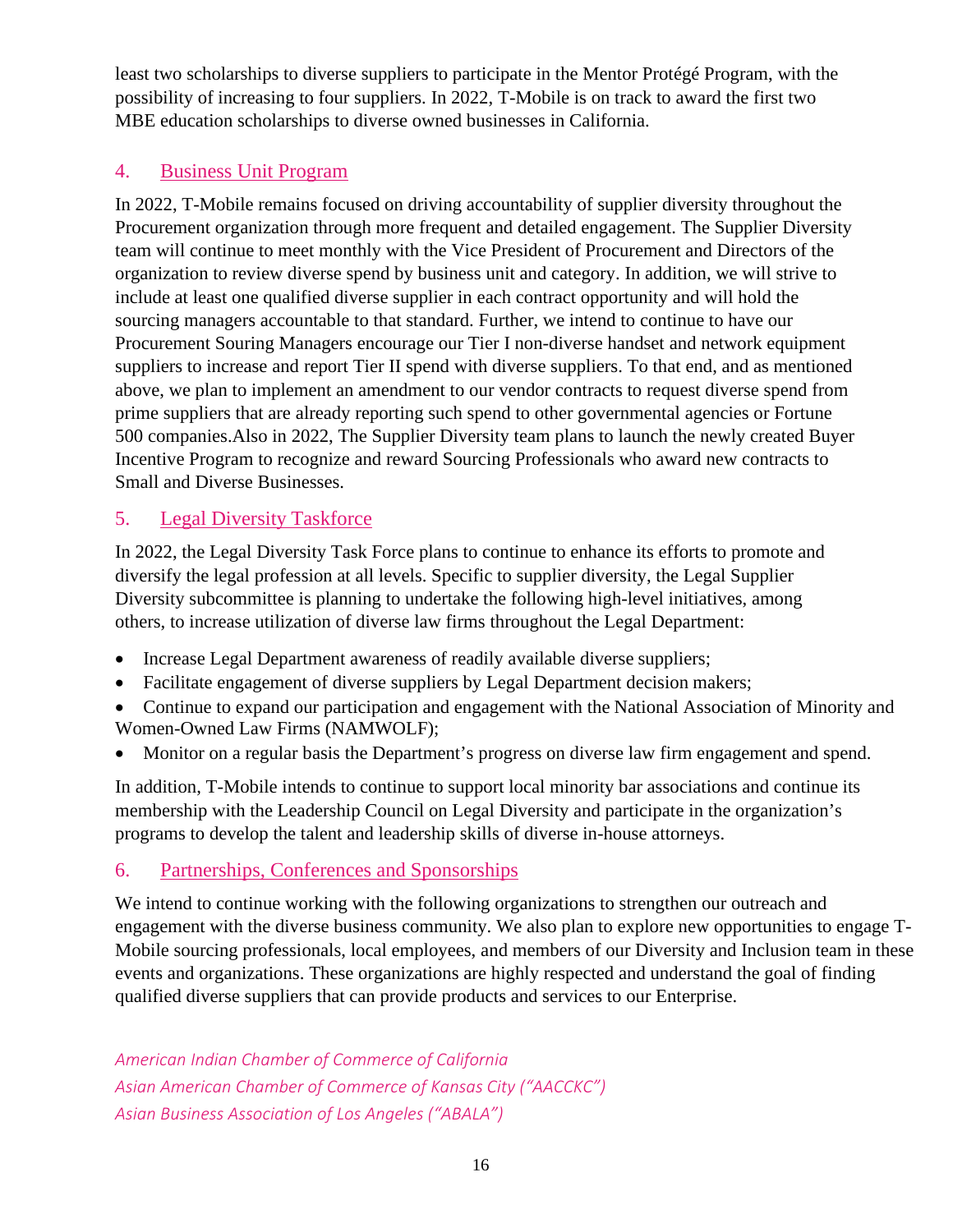*Asian Business Association of Orange County ("ABAOC") California Asian Pacific Chamber of Commerce ("CalAsian Chamber") California Capital Financial Development Corporation ("California Capital") California Hispanic Chamber of Commerce ("CAHCC") California Public Utilities Commission Joint UtilitiesCommittee California Public Utilities Commission Small and Diverse Business Expos Elite Nor-Cal Service-Disabled Veteran Owned Business Network ("Elite Nor-Cal SDVOB") Greater Los Angeles African American Chamber of Commerce ("GLAAACC") Greater Seattle Business Association ("GSBA") Hispanic Chamber of Commerce of Kansas City ("HCCKC") Leadership Council on Legal Diversity ("LCLD") Los Angeles Gay and Lesbian Chamber of Commerce ("LAGLCC") National Association of Minority & Women Owned Law Firms ("NAMWOLF") National Diversity Coalition ("NDC") National Veteran Business Development Council ("NVBDC") National Gay & Lesbian Chamber of Commerce ("NGLCC") National Minority Supplier Development Council ("NMSDC") Northwest Mountain Minority Supplier Development Council ("NWMTNMSDC") Pacific Southwest Minority Supplier Development Council ("PSWMSDC") TechSCALE The Conference Board U.S. Black Chamber of Commerce ("USBC") U.S. Hispanic Chamber of Commerce ("USHCC") U.S. Pacific Islander Asian American Chamber of Commerce ("USPAACC") Utah Black Chambers ("UBC") Veterans in Business Network ("VIB Network") Western Regional Minority Supplier Development Council ("WRMSDC") Wireless Infrastructure Association ("WIA") Women's Business Enterprise Council – Pacific ("WBEC-Pacific") Women's Business Enterprise National Council ("WBENC")*

#### <span id="page-16-0"></span>**B. Summary of WMDVLGBTBE Short, Mid and Long-Term Goals (10.1.1)**

T-Mobile remains fully committed to meeting the Commission's 21.5% diversity procurement goal, i.e., 15% for MBEs, 5% for WBEs and 1.5% for DVBEs. As noted above, T-Mobile has been able to meet (and in fact exceed) those goals for MBEs and WBEs in 2021 and has every intention of doing so in the future on a short, mid and long-range basis. DVBE procurement is currently at 0.13% which is an improvement over last year. T-Mobile is dedicated to improving procurement from DVBEs and has short, mid and long-range goals of 0.5%, 1% and 1.5% respectively.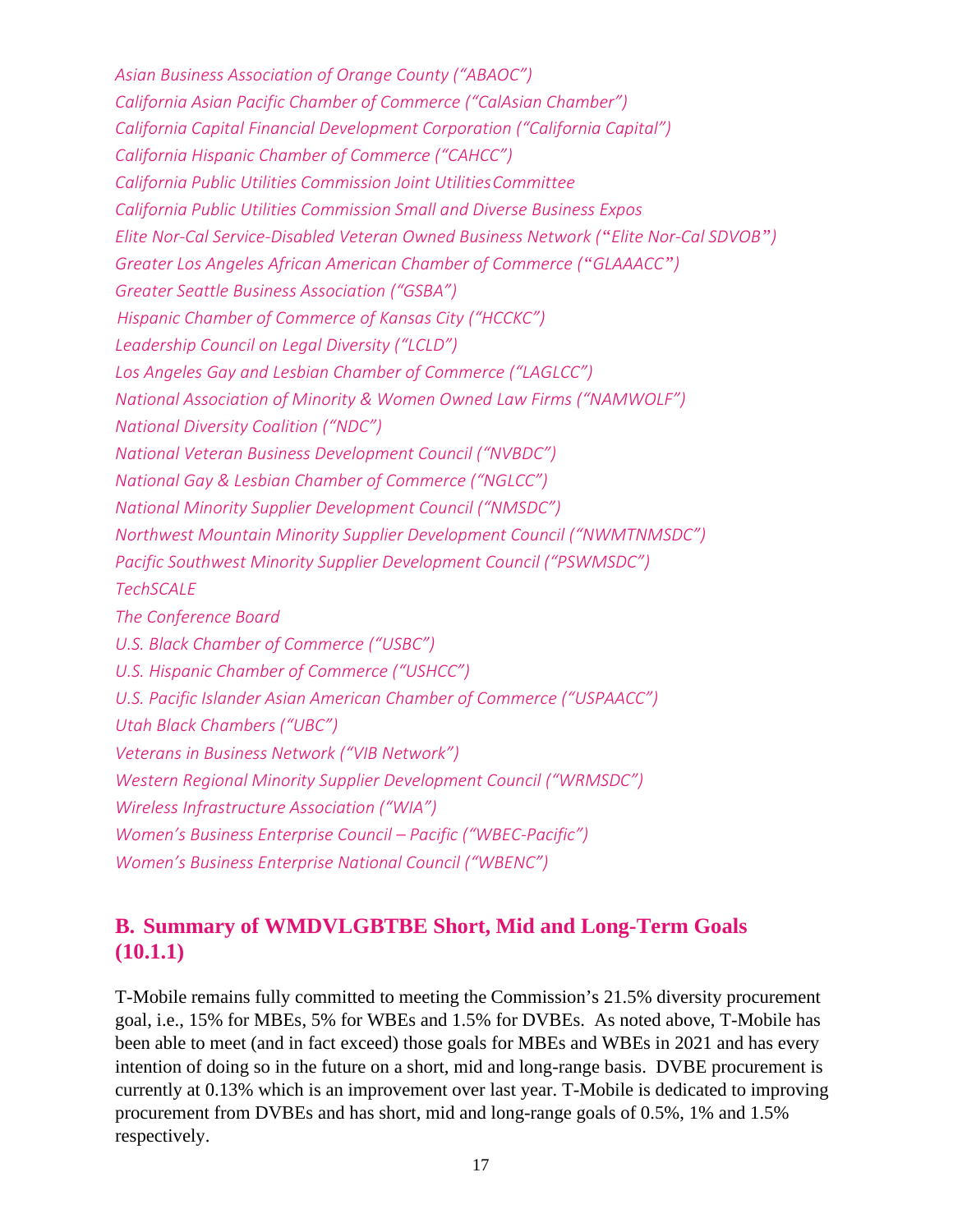Consistent with the Proposed Decision in Rulemaking 21-03-010 dated February 9, 2022, T-Mobile has established the following voluntary goals for LGBTBEs: 0.5% by 2022, 1.0% by 2023, and 1.5% by 2024. As noted above, T-Mobile has made significant inroads into LGBTBE procurement, and we will strive for continued success with these business enterprises.

T-Mobile has not, however, assigned specific values to the various categories of products and services identified in this Report. Procurement for any particular product or service can vary by year and T-mobile does not currently have sufficient information to inform such particularized goals. As discussed throughout, T-Mobile's outreach to Diverse Business Enterprises is broad-based and we welcome the opportunity to enhance our procurement regardless of category. For reference, however, T-Mobile has included Attachment 6 to this Report which breaks down the 2021 actual procurement by product and service categories.

#### <span id="page-17-0"></span>**C.** Required Additional Disclosures (10.1.3 – 10.1.6**)**

#### Plans for Recruiting WMDVLGBTBE Suppliers Where Utilization Has Been Low

T-Mobile is committed to recruiting and developing Diverse Business Enterprise talent in traditional, non-traditional, and under-utilized areas, and to otherwise encourage those suppliers to register with the Supplier Clearinghouse or any other recognized certifying entity. For examples of activities that T-Mobile intends to undertake in 2022, *see* above sections "Partnerships, Conferences and Sponsorships" under and "Legal Diversity Task Force."

Plans for Recruiting WMDVLGBTBE Suppliers in Excluded Categories Not applicable.

#### Plans for Prime Contractor Utilization of WMDVLGBTBE Subcontractors

T-Mobile intends to continue to require new prime suppliers to report on a quarterly basis their amount of direct and indirect spend with CPUC certified diverse businesses. Where applicable, T-Mobile plans to continue to include prime contractor utilization of Diverse Business Enterprise subcontractors in our contract language. In addition, T-Mobile intends to work with its prime suppliers to promote reasonable diversity procurement goals for their Tier II vendors.

#### Plans for Complying with WMDVLGBTBE Program Guidelines

T-Mobile intends to continue to strive to meet the Commission's goals as established in GO 156.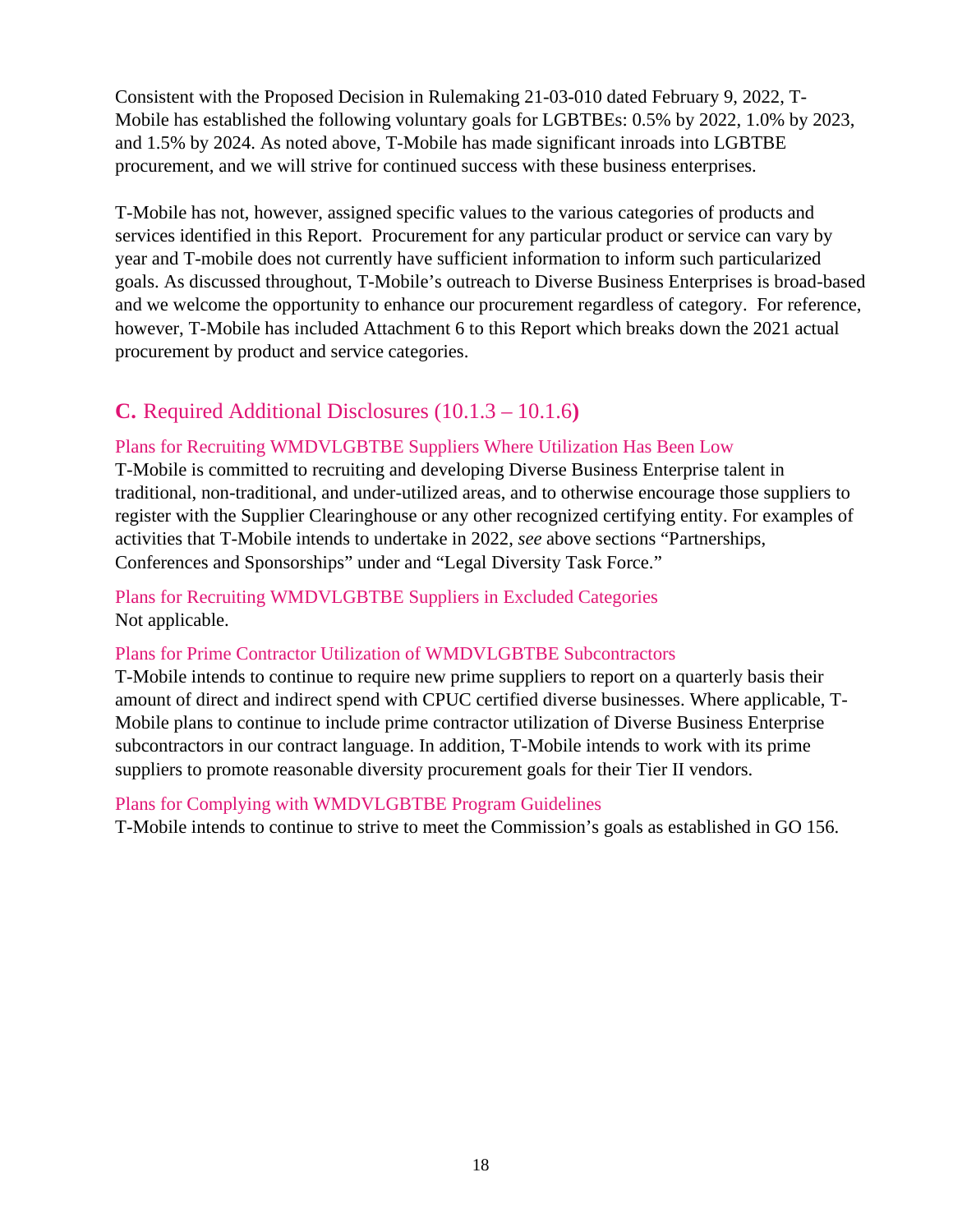| Line No.                |                                                                  |                                               | <b>Direct</b> | <b>Sub</b>   | <b>Total</b>                 | %       |
|-------------------------|------------------------------------------------------------------|-----------------------------------------------|---------------|--------------|------------------------------|---------|
| 1                       |                                                                  | <b>Asian-Pacific</b>                          | \$735,173,738 | \$53,589,367 | \$788,763,106                | 12.39%  |
| $\overline{2}$          |                                                                  | <b>African American</b>                       | \$125,305,307 | \$8,319,186  | \$133,624,493                | 2.10%   |
| 3                       |                                                                  | <b>Hispanic</b>                               | \$56,532,959  | \$2,693,841  | \$59,226,800                 | 0.93%   |
| 4                       | <b>Minority Men</b>                                              | <b>Native-American</b>                        | \$14,118,589  | \$9,831      | \$14,128,420                 | 0.22%   |
| 5                       |                                                                  | <b>Other</b>                                  | \$0           | \$60,461     | \$60,461                     | 0.00%   |
| 6                       |                                                                  | <b>Total Minority Men</b>                     | \$931,130,593 | \$64,672,686 | \$995,803,279                | 15.64%  |
| $\overline{\mathbf{z}}$ |                                                                  | <b>Asian-Pacific</b>                          | \$6,033,897   | \$6,284,565  | \$12,318,462                 | 0.19%   |
| 8                       |                                                                  | <b>African American</b>                       | \$9,072,234   | \$1,574      | \$9,073,808                  | 0.14%   |
| 9                       |                                                                  | <b>Hispanic</b>                               | \$6,907,531   | \$715,322    | \$7,622,853                  | 0.12%   |
| 10                      | <b>Minority Women</b>                                            | Native-American                               | \$10,352,876  | \$41,441     | \$10,394,317                 | 0.16%   |
| 11                      |                                                                  | Other                                         | \$12,008,647  | \$36,110     | \$12,044,757                 | 0.19%   |
| 12                      |                                                                  | <b>Total Minority Women</b>                   | \$44,375,185  | \$7,079,012  | \$51,454,197                 | 0.81%   |
| 13                      | <b>Total Minority Business Enterprise (MBE)</b>                  |                                               | \$975,505,778 |              | \$71,751,698 \$1,047,257,476 | 16.44%  |
| 14                      | <b>Women Business Enterprise (WBE)</b>                           |                                               | \$393,113,382 | \$33,704,722 | \$426,818,104                | 6.70%   |
| 15                      | Lesbian, Gay, Bisexual, Transgender Business Enterprise (LGBTBE) |                                               | \$12,694,037  | \$290,974    | \$12,985,011                 | 0.20%   |
| 16                      | <b>Disabled Veteran Business Enterprise (DVBE)</b>               |                                               | \$7,718,558   | \$775,084    | \$8,493,641                  | 0.13%   |
| 17                      | <b>TOTAL WMDVLGBTBE Procurement<sup>2</sup></b>                  | \$1,389,031,755 \$106,522,478 \$1,495,554,233 |               |              | 23.48%                       |         |
|                         |                                                                  |                                               |               |              |                              |         |
| 18                      | <b>Net Procurement</b>                                           |                                               |               |              | \$6,368,533,223              | 100.00% |

Attachment 12021 Total WMDVLGBTBE Procurement Summary ‐ Direct and Sub

 $1$ The total procurement for minority women, i.e., \$51,454,197 is included as part of Total Minority Business Enterprises (Line 13). Consistent with Commission direction, total procurement for minority women is not included in Women Business Enterprises (Line 14) although T‐Mobile believes that the failure to include that procurement in WBE as well as MBE provides the Commission with an incomplete view of procurement.

 $2$  WMDVLGBTBE supplier spend is based on total spend with all vendors certificated by the Supplier Clearinghouse and Small Business Administration pursuant to Section 8(a) of Small Business Act as amended (15 U.S.C. 637 (a)), or the Secretary of Commerce pursuant to Section 5 of Executive Order 11625.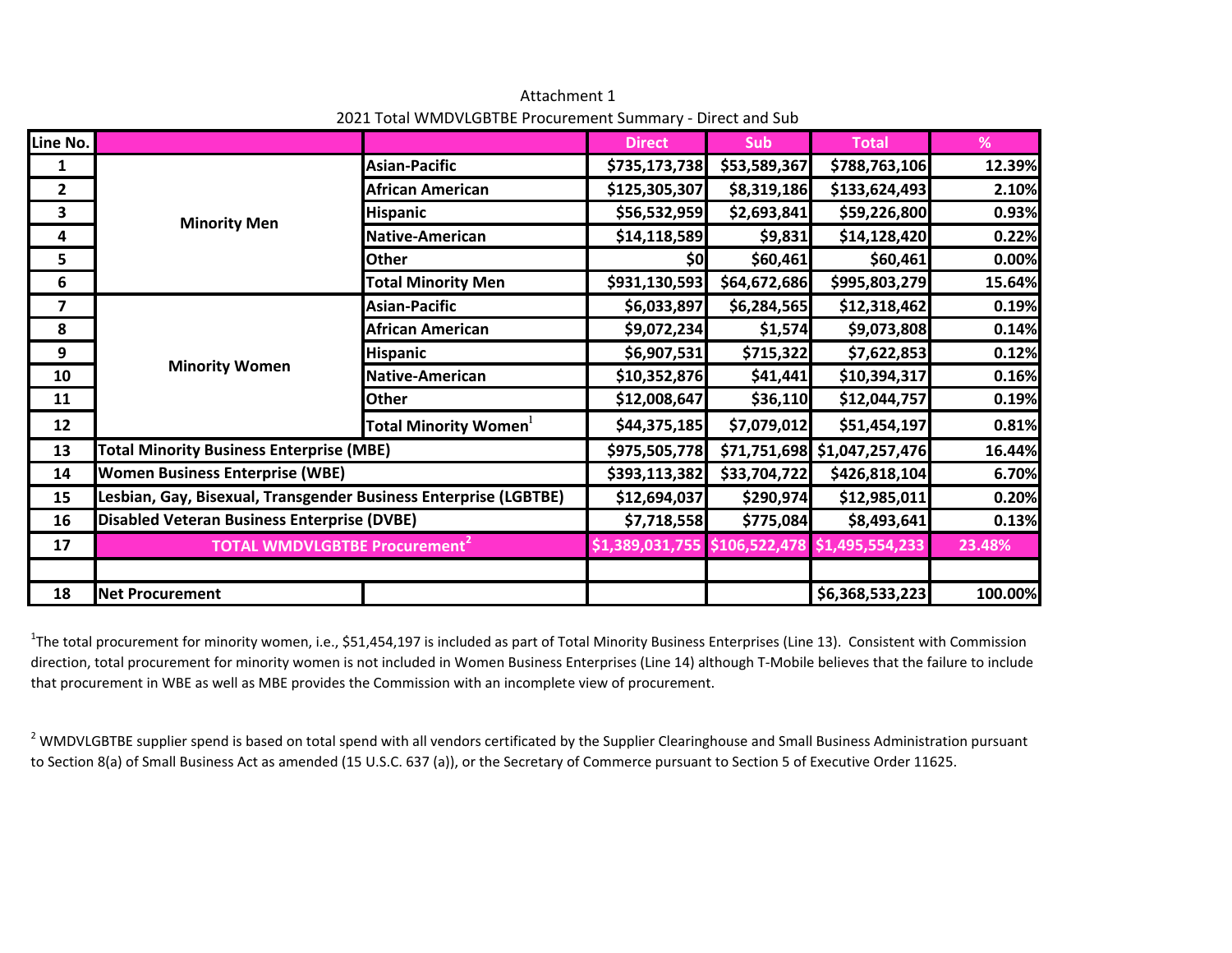Attachment 22021 WMDVLGBTBE Procurement by Product and Services Category ‐ Direct

| Line No.       |                        |                                                                  |               | Products <sup>1</sup> |       | Services <sup>2</sup> |        | <b>TOTAL</b>    |        |
|----------------|------------------------|------------------------------------------------------------------|---------------|-----------------------|-------|-----------------------|--------|-----------------|--------|
| 1              |                        | <b>Asian-Pacific</b>                                             | <b>Direct</b> | \$326,732,555         | 5.13% | \$408,441,183         | 6.41%  | \$735,173,738   | 11.54% |
| $\overline{2}$ |                        | African-American                                                 | <b>Direct</b> | \$23,842,620          | 0.37% | \$101,462,687         | 1.59%  | \$125,305,307   | 1.97%  |
| 3              | Minority               | <b>Hispanic</b>                                                  | <b>Direct</b> | \$3,222,964           | 0.05% | \$53,309,995          | 0.84%  | \$56,532,959    | 0.89%  |
| 4              | <b>I</b> Men           | Native-American                                                  | <b>Direct</b> | \$0                   | 0.00% | \$14,118,589          | 0.22%  | \$14,118,589    | 0.22%  |
| 5.             |                        | <b>Other</b>                                                     | <b>Direct</b> | \$0                   | 0.00% | \$0                   | 0.00%  | \$0l            | 0.00%  |
| 6              |                        | <b>Total Minority Men</b>                                        | <b>Direct</b> | \$353,798,139         | 5.56% | \$577,332,454         | 9.07%  | \$931,130,593   | 14.62% |
| 7              |                        | <b>Asian-Pacific</b>                                             | <b>Direct</b> | \$3,357,831           | 0.05% | \$2,676,066           | 0.04%  | \$6,033,897     | 0.09%  |
| 8              |                        | African-American                                                 | <b>Direct</b> | \$9,009,647           | 0.14% | \$62,587              | 0.00%  | \$9,072,234     | 0.14%  |
| 9              | <b>Minority</b>        | <b>Hispanic</b>                                                  | <b>Direct</b> | \$0                   | 0.00% | \$6,907,531           | 0.11%  | \$6,907,531     | 0.11%  |
| 10             | <b>Women</b>           | Native-American                                                  | <b>Direct</b> | \$0                   | 0.00% | \$10,352,876          | 0.16%  | \$10,352,876    | 0.16%  |
| 11             |                        | <b>Other</b>                                                     | <b>Direct</b> | \$0                   | 0.00% | \$12,008,647          | 0.19%  | \$12,008,647    | 0.19%  |
| 12             |                        | Total Minority Women <sup>3</sup>                                | <b>Direct</b> | \$12,367,478          | 0.19% | \$32,007,707          | 0.50%  | \$44,375,185    | 0.70%  |
| 13             |                        | <b>Total Minority Business Enterprise (MBE)</b>                  | <b>Direct</b> | \$366,165,618         | 5.75% | \$609,340,161         | 9.57%  | \$975,505,778   | 15.32% |
| 14             |                        | <b>Women Business Enterprise (WBE)</b>                           | <b>Direct</b> | \$21,307,559          | 0.33% | \$371,805,824         | 5.84%  | \$393,113,382   | 6.17%  |
| 15             |                        | Lesbian, Gay, Bisexual, Transgender Business Enterprise (LGBTBE) | <b>Direct</b> | \$0                   | 0.00% | \$12,694,037          | 0.20%  | \$12,694,037    | 0.20%  |
| 16             |                        | Disabled Veteran Business Enterprise (DVBE)                      | <b>Direct</b> | \$4,774,003           | 0.07% | \$2,944,554           | 0.05%  | \$7,718,558     | 0.12%  |
| 17             |                        | TOTAL WMDVLGBTBE Procurement <sup>"</sup>                        | <b>Direct</b> | \$392,247,179         | 6.16% | \$996,784,576         | 15.65% | \$1,389,031,755 | 21.81% |
|                |                        |                                                                  |               |                       |       |                       |        |                 |        |
| 18             | <b>Net Procurement</b> |                                                                  |               | \$6,368,533,223       |       | \$6,368,533,223       |        | \$6,368,533,223 |        |
| 19             |                        | Total Number of WMDVLGBTBEs that received direct spend           | 130           |                       |       |                       |        |                 |        |

<sup>1</sup> Products include vendors with primary SIC Category Codes 24, 30, 34, 35, 36, 39, 50.

<sup>2</sup> Services include vendors with primary SIC Category Codes 15, 16, 17, 42, 48, 49, 65, 73, 76, 81, 87, 89, 99.

<sup>3</sup> The total procurement for minority women, i.e., \$44,375,185 is included as part of Total Minority Business Enterprises (Line 13). Consistent with Commission direction, total procurement for minority women is not included in Women Business Enterprises (Line 14) although T‐Mobile believes that the failure to include that procurement in WBE as well as MBE provides the Commission with an incomplete view of procurement.

<sup>4</sup> WMDVLGBTBE supplier spend is based on total spend with all vendors certificated by the Supplier Clearinghouse and Small Business Administration pursuant to Section 8(a) of Small Business Act as amended (15 U.S.C. 637 (a)), or the Secretary of Commerce pursuant to Section 5 of Executive Order 11625.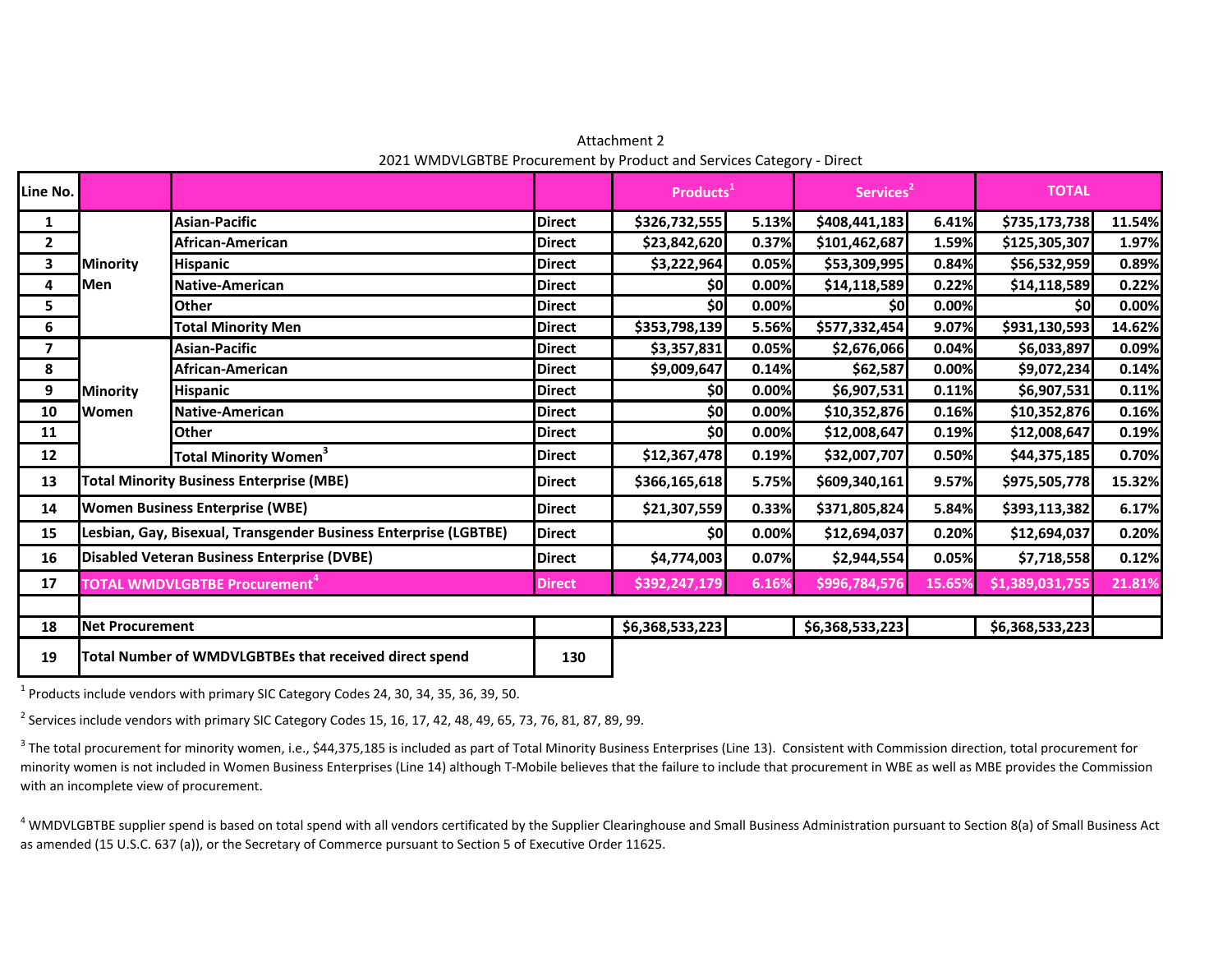Attachment 3 2021 WMDVLGBTBE Procurement by Product and Services Category ‐ Sub

| Line No.                 |                                                           |                                                                  |     | Products <sup>1</sup> |       | Services <sup>2</sup> |       | <b>TOTAL</b>    |       |
|--------------------------|-----------------------------------------------------------|------------------------------------------------------------------|-----|-----------------------|-------|-----------------------|-------|-----------------|-------|
| 1                        |                                                           | Asian-Pacific                                                    | Sub | \$11,885,651          | 0.19% | \$41,703,716          | 0.65% | \$53,589,367    | 0.84% |
| $\mathbf{2}$             |                                                           | African-American                                                 | Sub | \$6,773,232           | 0.11% | \$1,545,954           | 0.02% | \$8,319,186     | 0.13% |
| 3                        | <b>Minority Men</b>                                       | <b>Hispanic</b>                                                  | Sub | \$26,365              | 0.00% | \$2,667,476           | 0.04% | \$2,693,841     | 0.04% |
| 4                        |                                                           | Native-American                                                  | Sub | \$0                   | 0.00% | \$9,831               | 0.00% | \$9,831         | 0.00% |
| 5                        |                                                           | <b>Other</b>                                                     | Sub | \$60,461              | 0.00% | \$0                   | 0.00% | \$60,461        | 0.00% |
| 6                        |                                                           | <b>Total Minority Men</b>                                        | Sub | \$18,745,709          | 0.29% | \$45,926,977          | 0.72% | \$64,672,686    | 1.02% |
| $\overline{\phantom{a}}$ |                                                           | <b>Asian-Pacific</b>                                             | Sub | \$0                   | 0.00% | \$6,284,565           | 0.10% | \$6,284,565     | 0.10% |
| 8                        |                                                           | African-American                                                 | Sub | \$0]                  | 0.00% | \$1,574               | 0.00% | \$1,574         | 0.00% |
| 9                        |                                                           | <b>Hispanic</b>                                                  | Sub | \$2,828               | 0.00% | \$712,494             | 0.01% | \$715,322       | 0.01% |
| 10                       | <b>Minority Women</b>                                     | <b>Native-American</b>                                           | Sub | \$0                   | 0.00% | \$41,441              | 0.00% | \$41,441        | 0.00% |
| 11                       |                                                           | <b>Other</b>                                                     | Sub | \$0                   | 0.00% | \$36,110              | 0.00% | \$36,110        | 0.00% |
| 12                       |                                                           | <b>Total Minority Women<sup>3</sup></b>                          | Sub | \$2,828               | 0.00% | \$7,076,184           | 0.11% | \$7,079,012     | 0.11% |
| 13                       | <b>Total Minority Business Enterprise (MBE)</b>           |                                                                  | Sub | \$18,748,537          | 0.29% | \$53,003,161          | 0.83% | \$71,751,698    | 1.13% |
| 14                       | <b>Women Business Enterprise (WBE)</b>                    |                                                                  | Sub | \$445,374             | 0.01% | \$33,259,348          | 0.52% | \$33,704,722    | 0.53% |
| 15                       |                                                           | Lesbian, Gay, Bisexual, Transgender Business Enterprise (LGBTSub |     | \$0                   | 0.00% | \$290,974             | 0.00% | \$290,974       | 0.00% |
| 16                       | <b>Disabled Veteran Business Enterprise (DVBE)</b><br>Sub |                                                                  |     | \$0                   | 0.00% | \$775,084             | 0.01% | \$775,084       | 0.01% |
| 17                       | TOTAL WMDVLGBTBE Procurement <sup>"</sup>                 |                                                                  | Sub | \$19,193,911          | 0.30% | \$87,328,566          | 1.37% | \$106,522,478   | 1.67% |
|                          |                                                           |                                                                  |     |                       |       |                       |       |                 |       |
| 18                       | <b>Net Procurement</b>                                    |                                                                  |     | \$6,368,533,223       |       | \$6,368,533,223       |       | \$6,368,533,223 |       |

<sup>1</sup> Products include vendors with primary SIC Category Codes 24, 30, 34, 35, 36, 39, 50.

<sup>2</sup> Services include vendors with primary SIC Category Codes 15, 16, 17, 42, 48, 49, 65, 73, 76, 81, 87, 89, 99.

<sup>3</sup> The total procurement for minority women, i.e., \$7,079,012 is included as part of Total Minority Business Enterprises (Line 13). Consistent with Commission direction, total procurement for minority women is not included in Women Business Enterprises (Line 14) although T-Mobile believes that the failure to include that procurement in WBE as well as MBE provides the Commission with an incomplete view of procurement.

<sup>4</sup> WMDVLGBTBE supplier spend is based on total spend with all vendors certificated by the Supplier Clearinghouse and Small Business Administration pursuant to Section 8(a) of Small Business Act as amended (15 U.S.C. 637 (a)), or the Secretary of Commerce pursuant to Section 5 of Executive Order 11625.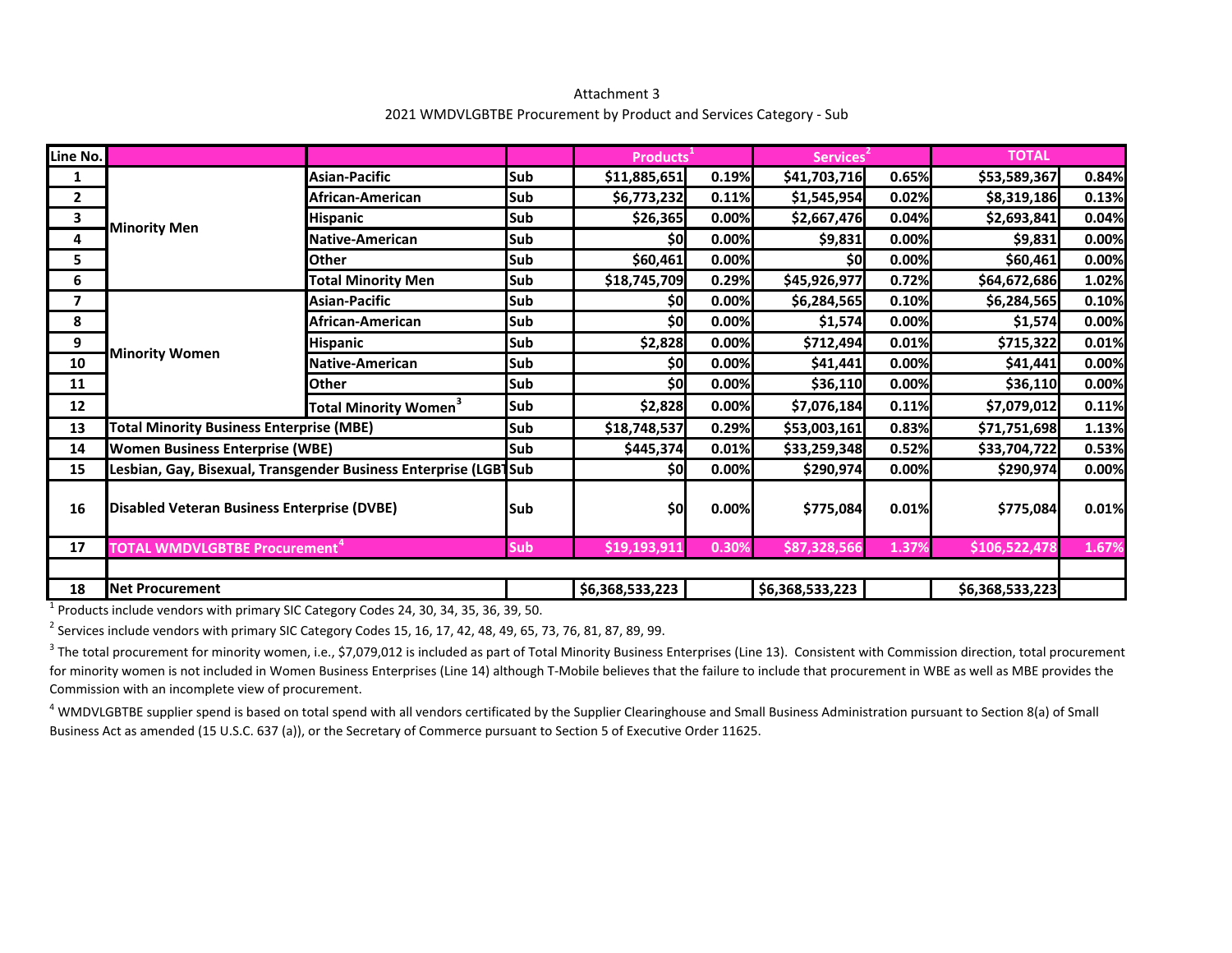| Bisexual.<br><b>Asian Pacific</b><br><b>African American</b><br><b>Hispanic</b><br><b>Native American</b><br>Other<br><b>Minority Business</b><br><b>Women Businss</b><br><b>Transgender</b><br><b>SIC Code</b><br><b>SIC Code Description</b><br>Male<br>Female<br><b>Male</b><br>Male<br><b>Female</b><br>Female<br><b>Male</b><br>Female<br><b>Male</b><br>Female<br><b>Enterprise (MBE</b><br>Enterprise (WBE<br>រsiness Enterprise<br>\$0<br><b>Building Construction - General</b><br>Š.<br>\$0<br>\$1,743,860<br>\$0<br>$$1.105.228.76$ $$$<br>57,735.78<br>\$0<br>\$0<br>\$0<br>\$0<br>\$2,906,825<br>\$0<br>\$10,079,191<br>15<br>%<br>0.00%<br>0.00%<br>0.00%<br>0.00%<br>0.00%<br>0.02%<br>0.00%<br>0.00%<br>0.05%<br>0.16%<br>0.00%<br><b>Contractors &amp; Operative Builders</b><br>0.03%<br>0.00%<br>\$0<br>\$10,345,424.09<br>\$0<br>\$0<br>\$0<br>- Ś<br>\$0<br>\$0<br>892,080.71<br>\$0<br>\$0<br>\$5,224,451.76<br>\$16,461,957<br>\$1,579,527<br><b>Heavy Construction, Exepct</b><br>16<br>0.00%<br>0.00%<br>0.00%<br>0.00%<br><b>Building Construction - Contractors</b><br>%<br>0.00%<br>0.16%<br>$0.00\%$<br>0.01%<br>0.00%<br>0.00%<br>0.08%<br>0.26%<br>0.02% | Disabled Veteran:<br><b>Total</b><br><b>NMDVLGBTE</b><br><b>Business</b><br><b>Total Dollars</b><br>nterprise (DVBE:<br>\$0<br>\$12,986,016<br>\$24,837,280<br>0.00%<br>0.20%<br>\$0<br>\$18,041,484<br>\$184,687,463<br>0.00%<br>0.28%<br>2.90%<br>\$0<br>\$135,649,758<br>\$115,313,705<br>0.00%<br>1.81%<br>2.13%<br>\$0<br>SO.<br>\$2,547,413<br>0.00%<br>0.00%<br>0.04%<br>\$0<br>\$0<br>\$63,685 | 0.39%         |
|-----------------------------------------------------------------------------------------------------------------------------------------------------------------------------------------------------------------------------------------------------------------------------------------------------------------------------------------------------------------------------------------------------------------------------------------------------------------------------------------------------------------------------------------------------------------------------------------------------------------------------------------------------------------------------------------------------------------------------------------------------------------------------------------------------------------------------------------------------------------------------------------------------------------------------------------------------------------------------------------------------------------------------------------------------------------------------------------------------------------------------------------------------------------------------------------|--------------------------------------------------------------------------------------------------------------------------------------------------------------------------------------------------------------------------------------------------------------------------------------------------------------------------------------------------------------------------------------------------------|---------------|
|                                                                                                                                                                                                                                                                                                                                                                                                                                                                                                                                                                                                                                                                                                                                                                                                                                                                                                                                                                                                                                                                                                                                                                                         |                                                                                                                                                                                                                                                                                                                                                                                                        |               |
|                                                                                                                                                                                                                                                                                                                                                                                                                                                                                                                                                                                                                                                                                                                                                                                                                                                                                                                                                                                                                                                                                                                                                                                         |                                                                                                                                                                                                                                                                                                                                                                                                        |               |
|                                                                                                                                                                                                                                                                                                                                                                                                                                                                                                                                                                                                                                                                                                                                                                                                                                                                                                                                                                                                                                                                                                                                                                                         |                                                                                                                                                                                                                                                                                                                                                                                                        |               |
|                                                                                                                                                                                                                                                                                                                                                                                                                                                                                                                                                                                                                                                                                                                                                                                                                                                                                                                                                                                                                                                                                                                                                                                         |                                                                                                                                                                                                                                                                                                                                                                                                        |               |
|                                                                                                                                                                                                                                                                                                                                                                                                                                                                                                                                                                                                                                                                                                                                                                                                                                                                                                                                                                                                                                                                                                                                                                                         |                                                                                                                                                                                                                                                                                                                                                                                                        |               |
|                                                                                                                                                                                                                                                                                                                                                                                                                                                                                                                                                                                                                                                                                                                                                                                                                                                                                                                                                                                                                                                                                                                                                                                         |                                                                                                                                                                                                                                                                                                                                                                                                        |               |
|                                                                                                                                                                                                                                                                                                                                                                                                                                                                                                                                                                                                                                                                                                                                                                                                                                                                                                                                                                                                                                                                                                                                                                                         |                                                                                                                                                                                                                                                                                                                                                                                                        |               |
| 1,620,667.91<br>Š.<br>760,607.38<br>\$0<br>\$14,118,589.09<br>\$0<br>\$16,499,864<br>\$98,813,841<br>\$0<br>\$0<br>\$0<br>\$0<br>\$0<br>\$0<br><b>Contructions - Special Trade</b><br>17                                                                                                                                                                                                                                                                                                                                                                                                                                                                                                                                                                                                                                                                                                                                                                                                                                                                                                                                                                                                |                                                                                                                                                                                                                                                                                                                                                                                                        |               |
| 0.00%<br>0.00%<br>0.00%<br>0.00%<br>0.00%<br>0.00%<br>0.00%<br>0.26%<br>0.00%<br>%<br>0.03%<br>0.01%<br>0.22%<br>1.55%<br><b>Contractors</b>                                                                                                                                                                                                                                                                                                                                                                                                                                                                                                                                                                                                                                                                                                                                                                                                                                                                                                                                                                                                                                            |                                                                                                                                                                                                                                                                                                                                                                                                        |               |
| -S<br>\$0<br>\$0<br>\$0<br>\$0<br>\$0<br>\$0<br>\$0<br>\$0<br>\$0<br>\$0<br>\$O<br>\$0<br>\$0<br>umber and Wood Products, Except<br>24                                                                                                                                                                                                                                                                                                                                                                                                                                                                                                                                                                                                                                                                                                                                                                                                                                                                                                                                                                                                                                                  |                                                                                                                                                                                                                                                                                                                                                                                                        |               |
| 0.00%<br>0.00%<br>0.00%<br>0.00%<br>0.00%<br>%<br>0.00%<br>0.00%<br>0.00%<br>0.00%<br>0.00%<br>0.00%<br>0.00%<br>0.00%<br><b>Furniture</b>                                                                                                                                                                                                                                                                                                                                                                                                                                                                                                                                                                                                                                                                                                                                                                                                                                                                                                                                                                                                                                              |                                                                                                                                                                                                                                                                                                                                                                                                        |               |
| $\mathsf{S}$<br>\$0<br>\$0<br>\$0<br>\$0<br>\$0<br>\$0<br>\$0<br>\$0<br>\$0<br>\$0<br>\$0<br>\$0<br><b>Rubber and Miscellaneous Plastic</b><br>\$0<br>30                                                                                                                                                                                                                                                                                                                                                                                                                                                                                                                                                                                                                                                                                                                                                                                                                                                                                                                                                                                                                                |                                                                                                                                                                                                                                                                                                                                                                                                        |               |
| 0.00%<br>0.00%<br>0.00%<br><b>Products</b><br>0.00%<br>0.00%<br>0.00%<br>0.00%<br>0.00%<br>0.00%<br>0.00%<br>0.00%<br>0.00%<br>0.00%<br>%                                                                                                                                                                                                                                                                                                                                                                                                                                                                                                                                                                                                                                                                                                                                                                                                                                                                                                                                                                                                                                               | 0.00%<br>0.00%<br>0.00%                                                                                                                                                                                                                                                                                                                                                                                |               |
| \$0<br>\$0<br>\$0<br>\$0<br>\$362,540<br>\$0<br><b>Fabricated Metal Products, Except</b><br>S.<br>\$0<br>\$3,222,963.75<br>\$0<br>\$0<br>\$0<br>\$0<br>\$3,222,964<br>34                                                                                                                                                                                                                                                                                                                                                                                                                                                                                                                                                                                                                                                                                                                                                                                                                                                                                                                                                                                                                | \$0<br>\$3,585,504                                                                                                                                                                                                                                                                                                                                                                                     | \$7,005,387   |
| %<br>0.00%<br>$0.00\%$<br>0.00%<br>0.00%<br>0.00%<br>0.00%<br>0.00%<br>0.00%<br>0.00%<br>0.05%<br>0.00%<br><b>Machinery &amp; Transport Equipment</b><br>0.05%<br>0.01%                                                                                                                                                                                                                                                                                                                                                                                                                                                                                                                                                                                                                                                                                                                                                                                                                                                                                                                                                                                                                 | 0.00%<br>0.11%<br>0.06%                                                                                                                                                                                                                                                                                                                                                                                |               |
| <b>Industrial and Commercial</b><br>Š.<br>\$13,441,301.55<br>\$0<br>\$15,321,360.58<br>\$9,009,647<br>\$0<br>\$0<br>\$0<br>\$0<br>\$0<br>\$0<br>\$37,772,309<br>\$0<br>\$9,147,225<br>35                                                                                                                                                                                                                                                                                                                                                                                                                                                                                                                                                                                                                                                                                                                                                                                                                                                                                                                                                                                                | \$0<br>\$46,919,535<br>\$1,334,844,564                                                                                                                                                                                                                                                                                                                                                                 |               |
| 0.00%<br>0.00%<br>0.00%<br>0.00%<br>0.00%<br>0.00%<br>0.00%<br>%<br>0.21%<br>0.24%<br>0.14%<br>0.00%<br>0.59%<br>0.14%<br><b>Machinery and Computer</b>                                                                                                                                                                                                                                                                                                                                                                                                                                                                                                                                                                                                                                                                                                                                                                                                                                                                                                                                                                                                                                 | 0.00%<br>0.74%<br>20.96%                                                                                                                                                                                                                                                                                                                                                                               |               |
| 8,627,569.54<br>\$0<br>\$0<br>\$0<br>\$0<br>\$0<br>\$0<br>Electronic, Electrical Equipment &<br>Š.<br>\$3,357,831.15<br>\$168,382<br>\$0<br>\$0<br>\$12,153,783<br>\$2,780,998<br>36                                                                                                                                                                                                                                                                                                                                                                                                                                                                                                                                                                                                                                                                                                                                                                                                                                                                                                                                                                                                    | \$0<br>\$14,934,781<br>\$599,915,830                                                                                                                                                                                                                                                                                                                                                                   |               |
| 0.00%<br>0.00%<br>0.00%<br>0.00%<br>0.00%<br>0.00%<br>0.00%<br>%<br>0.14%<br>0.05%<br>0.00%<br>0.00%<br>0.19%<br>0.04%<br><b>Components, Except Computer</b>                                                                                                                                                                                                                                                                                                                                                                                                                                                                                                                                                                                                                                                                                                                                                                                                                                                                                                                                                                                                                            | 0.00%<br>0.23%<br>9.42%                                                                                                                                                                                                                                                                                                                                                                                |               |
| \$0<br>Š.<br>\$0<br>\$0<br>\$0<br>\$0<br>\$0<br><b>Miscellaneous Manufacturing</b><br>\$36,163<br>\$0<br>\$0<br>\$0<br>\$0<br>\$36,163<br>\$5,296,033<br>39                                                                                                                                                                                                                                                                                                                                                                                                                                                                                                                                                                                                                                                                                                                                                                                                                                                                                                                                                                                                                             | \$0<br>\$89,159,465<br>\$5,332,197                                                                                                                                                                                                                                                                                                                                                                     |               |
| 0.00%<br>0.00%<br>0.00%<br>0.00%<br>0.00%<br>%<br>0.00%<br>0.00%<br>0.00%<br>0.00%<br>0.00%<br>0.00%<br>0.00%<br>0.08%<br><b>Industries</b>                                                                                                                                                                                                                                                                                                                                                                                                                                                                                                                                                                                                                                                                                                                                                                                                                                                                                                                                                                                                                                             | 0.00%<br>0.08%<br>1.40%                                                                                                                                                                                                                                                                                                                                                                                |               |
| \$0<br>\$0<br>\$0<br>\$0<br>S.<br>\$0<br>\$0<br>\$0<br>\$0<br>SO.<br>\$0<br>\$O<br>\$292,950<br>\$0<br>42<br><b>Motor Freight Transportation</b>                                                                                                                                                                                                                                                                                                                                                                                                                                                                                                                                                                                                                                                                                                                                                                                                                                                                                                                                                                                                                                        | \$0<br>\$292,950<br>\$14,010,773                                                                                                                                                                                                                                                                                                                                                                       |               |
| 0.00%<br>0.00%<br>0.00%<br>0.00%<br>0.00%<br>%<br>0.00%<br>0.00%<br>0.00%<br>0.00%<br>0.00%<br>0.00%<br>0.00%<br>0.00%                                                                                                                                                                                                                                                                                                                                                                                                                                                                                                                                                                                                                                                                                                                                                                                                                                                                                                                                                                                                                                                                  | 0.00%<br>0.00%<br>0.22%                                                                                                                                                                                                                                                                                                                                                                                |               |
| \$0<br>\$0<br>\$0<br>\$49,573,656.67<br>\$0<br>\$0<br>\$0<br>\$0<br>- Ś<br>\$74,996,703<br>\$26,489,973<br>\$10,352,87<br>\$161,413,208<br>\$7,754,570<br>48<br>Communications                                                                                                                                                                                                                                                                                                                                                                                                                                                                                                                                                                                                                                                                                                                                                                                                                                                                                                                                                                                                          | \$363,006,394<br>\$100,797<br>\$169,268,57                                                                                                                                                                                                                                                                                                                                                             |               |
| $0.00\%$<br>%<br>0.00%<br>0.00%<br>0.00%<br>0.00%<br>0.00%<br>2.53%<br>0.00%<br>1.18%<br>0.42%<br>0.78%<br>0.16%<br>0.12%                                                                                                                                                                                                                                                                                                                                                                                                                                                                                                                                                                                                                                                                                                                                                                                                                                                                                                                                                                                                                                                               | 2.66%<br>5.70%<br>0.00%                                                                                                                                                                                                                                                                                                                                                                                |               |
| \$0<br>\$0<br>\$0<br>\$0<br>\$0<br>\$0<br>\$0<br>\$0<br>\$0<br>\$0<br>\$0<br>\$0<br>\$0<br>\$<br>49<br><b>Electric, Gas and Sanitary Services</b>                                                                                                                                                                                                                                                                                                                                                                                                                                                                                                                                                                                                                                                                                                                                                                                                                                                                                                                                                                                                                                       | \$0<br>\$0<br>\$2,547,413                                                                                                                                                                                                                                                                                                                                                                              |               |
| 0.00%<br>0.00%<br>0.00%<br>0.00%<br>%<br>0.00%<br>0.00%<br>0.00%<br>0.00%<br>0.00%<br>0.00%<br>$0.00\%$<br>0.00%<br>0.00%                                                                                                                                                                                                                                                                                                                                                                                                                                                                                                                                                                                                                                                                                                                                                                                                                                                                                                                                                                                                                                                               | 0.00%<br>0.00%                                                                                                                                                                                                                                                                                                                                                                                         | 0.04%         |
| \$.<br>\$304,627,520.71<br>\$0<br>\$8.352.877.39<br>\$0<br>\$0<br>\$0<br>SO.<br>\$0<br>\$0<br>\$0<br>\$312,980,398<br>\$3,720,762<br>\$0<br>50<br><b>Wholesale Trade - Durable Goods</b>                                                                                                                                                                                                                                                                                                                                                                                                                                                                                                                                                                                                                                                                                                                                                                                                                                                                                                                                                                                                | \$4,774,003<br>\$321,475,163<br>\$1,654,544,931                                                                                                                                                                                                                                                                                                                                                        |               |
| %<br>4.78%<br>0.00%<br>0.00%<br>0.00%<br>0.00%<br>0.00%<br>0.00%<br>0.00%<br>0.00%<br>0.13%<br>0.00%<br>4.91%<br>0.06%                                                                                                                                                                                                                                                                                                                                                                                                                                                                                                                                                                                                                                                                                                                                                                                                                                                                                                                                                                                                                                                                  | 0.07%<br>5.05%<br>25.98%                                                                                                                                                                                                                                                                                                                                                                               |               |
| \$0<br>\$0<br>\$0<br>\$0<br>\$0<br>\$0<br>\$0<br>\$0<br>\$0<br>SO.<br>\$0<br>\$0<br>\$0<br>S.<br>65<br><b>Real Estate</b>                                                                                                                                                                                                                                                                                                                                                                                                                                                                                                                                                                                                                                                                                                                                                                                                                                                                                                                                                                                                                                                               | \$0<br>\$O<br>\$3,630,064                                                                                                                                                                                                                                                                                                                                                                              |               |
| 0.00%<br>0.00%<br>0.00%<br>0.00%<br>0.00%<br>0.00%<br>0.00%<br>0.00%<br>0.00%<br>0.00%<br>0.00%<br>0.00%<br>0.00%<br>%                                                                                                                                                                                                                                                                                                                                                                                                                                                                                                                                                                                                                                                                                                                                                                                                                                                                                                                                                                                                                                                                  | 0.00%<br>0.00%<br>0.06%                                                                                                                                                                                                                                                                                                                                                                                |               |
| \$294,910,986.12<br>\$5,828,600.86<br>S.<br>545,047.23<br>\$0<br>\$62,587.20<br>640,752.00<br>\$0<br>\$0<br>\$0<br>\$1,938,736.10<br>\$303,926,710<br>\$243,112,557<br>\$12,694,037<br>73<br><b>Business Services</b>                                                                                                                                                                                                                                                                                                                                                                                                                                                                                                                                                                                                                                                                                                                                                                                                                                                                                                                                                                   | \$857,367<br>\$560,590,67<br>\$643,858,709                                                                                                                                                                                                                                                                                                                                                             |               |
| 4.63%<br>0.00%<br>0.00%<br>0.00%<br>0.20%<br>%<br>0.01%<br>$0.00\%$<br>0.01%<br>0.09%<br>0.00%<br>0.03%<br>4.77%<br>3.82%                                                                                                                                                                                                                                                                                                                                                                                                                                                                                                                                                                                                                                                                                                                                                                                                                                                                                                                                                                                                                                                               | 0.01%<br>8.80%<br>10.11%                                                                                                                                                                                                                                                                                                                                                                               |               |
| $\mathsf{S}$<br>\$10,589,330<br>\$0<br>\$0<br>\$0<br>\$0<br>\$0<br>\$0<br>\$0<br>\$0<br>\$0<br>\$10,589,330<br>\$0<br>\$0<br>76<br><b>Miscellaneous Repair Services</b>                                                                                                                                                                                                                                                                                                                                                                                                                                                                                                                                                                                                                                                                                                                                                                                                                                                                                                                                                                                                                 | \$0<br>\$10,589,330<br>\$62,411,626                                                                                                                                                                                                                                                                                                                                                                    |               |
| $\%$<br>0.17%<br>0.00%<br>0.00%<br>0.00%<br>0.00%<br>0.00%<br>0.00%<br>0.00%<br>0.00%<br>0.17%<br>0.00%<br>0.00%<br>0.00%                                                                                                                                                                                                                                                                                                                                                                                                                                                                                                                                                                                                                                                                                                                                                                                                                                                                                                                                                                                                                                                               | 0.00%<br>0.17%<br>0.98%                                                                                                                                                                                                                                                                                                                                                                                |               |
| \$0<br>$\mathsf{S}$<br>\$0<br>\$0<br>\$0<br>\$0<br>\$0<br>\$0<br>\$0<br>\$0<br>\$1,021,194<br>\$1,915,963<br>\$0<br>\$1,021,194.31<br><b>Legal Services</b><br>81                                                                                                                                                                                                                                                                                                                                                                                                                                                                                                                                                                                                                                                                                                                                                                                                                                                                                                                                                                                                                       | \$0<br>\$2,937,158<br>\$40,121,759                                                                                                                                                                                                                                                                                                                                                                     |               |
| 0.00%<br>0.00%<br>%<br>0.00%<br>0.00%<br>0.00%<br>0.02%<br>0.00%<br>0.00%<br>$0.00\%$<br>0.00%<br>0.02%<br>0.03%<br>0.00%                                                                                                                                                                                                                                                                                                                                                                                                                                                                                                                                                                                                                                                                                                                                                                                                                                                                                                                                                                                                                                                               | 0.00%<br>0.05%<br>0.63%                                                                                                                                                                                                                                                                                                                                                                                |               |
| 2,444,954.43<br>\$0<br>\$0<br>\$34.331.690<br>\$0<br><b>Engineering, Accounting, Research,</b><br>S.<br>\$26.316.448.38<br>$$387,158.35$ \$<br>337.669.51<br>\$0<br>\$0<br>$\dot{\mathsf{s}}$ .<br>\$4,845,459.48<br>\$5,189,397<br>87                                                                                                                                                                                                                                                                                                                                                                                                                                                                                                                                                                                                                                                                                                                                                                                                                                                                                                                                                  | \$39,521,087<br>\$197,424,530<br>\$0                                                                                                                                                                                                                                                                                                                                                                   |               |
| 0.00%<br>0.00%<br>0.00%<br>0.00%<br><b>Management &amp; Related Services</b><br>%<br>0.41%<br>0.01%<br>0.04%<br>0.01%<br>0.00%<br>0.00%<br>0.08%<br>0.54%<br>0.08%                                                                                                                                                                                                                                                                                                                                                                                                                                                                                                                                                                                                                                                                                                                                                                                                                                                                                                                                                                                                                      | 0.00%<br>0.62%<br>3.10%                                                                                                                                                                                                                                                                                                                                                                                |               |
| \$.<br>7,047.54<br>\$0<br>\$0<br>\$0<br>\$0<br>\$0<br>\$0<br>\$0<br>\$0<br>\$7,048<br>\$3,067,827<br>\$0<br>\$<br>$\sim$ $-$<br>89<br><b>Services, Not Elsewhere Classified</b>                                                                                                                                                                                                                                                                                                                                                                                                                                                                                                                                                                                                                                                                                                                                                                                                                                                                                                                                                                                                         | \$0<br>\$3,074,875<br>\$178,318,930                                                                                                                                                                                                                                                                                                                                                                    |               |
| %<br>0.00%<br>0.00%<br>0.00%<br>0.00%<br>0.00%<br>0.00%<br>0.00%<br>0.00%<br>0.00%<br>0.00%<br>0.00%<br>0.05%<br>0.00%                                                                                                                                                                                                                                                                                                                                                                                                                                                                                                                                                                                                                                                                                                                                                                                                                                                                                                                                                                                                                                                                  | 0.00%<br>0.05%<br>2.80%                                                                                                                                                                                                                                                                                                                                                                                |               |
| \$<br>\$0<br>\$0<br>\$62,182,335.35<br>\$0<br>\$0<br>\$0<br>\$0<br>\$0<br>\$0<br>\$62,182,335<br>\$0<br>\$0<br>\$0<br>99<br><b>Nonclassifiable Establishments</b>                                                                                                                                                                                                                                                                                                                                                                                                                                                                                                                                                                                                                                                                                                                                                                                                                                                                                                                                                                                                                       | \$1,986,390<br>\$64,168,725<br>\$184,687,463                                                                                                                                                                                                                                                                                                                                                           |               |
| %<br>0.00%<br>0.00%<br>0.00%<br>0.00%<br>0.00%<br>0.00%<br>0.00%<br>0.00%<br>0.00%<br>0.00%<br>0.98%<br>0.00%<br>0.98%                                                                                                                                                                                                                                                                                                                                                                                                                                                                                                                                                                                                                                                                                                                                                                                                                                                                                                                                                                                                                                                                  | 1.01%<br>2.90%<br>0.03%                                                                                                                                                                                                                                                                                                                                                                                |               |
| $\mathsf{s}$<br>\$0<br>\$0<br>\$0<br>\$0<br>\$0<br>\$0<br>\$0<br>\$0<br>\$0<br>\$0<br>\$0<br>Various SIC categories of which<br>\$0<br>\$0                                                                                                                                                                                                                                                                                                                                                                                                                                                                                                                                                                                                                                                                                                                                                                                                                                                                                                                                                                                                                                              | \$0<br>\$645,132,415<br>\$0                                                                                                                                                                                                                                                                                                                                                                            |               |
| 0.00%<br>0.00%<br>0.00%<br>0.00%<br>0.00%<br>0.00%<br>0.00%<br>0.00%<br>0.00%<br>0.00%<br>0.00%<br>0.00%<br>there is no WMDVLGBTBE Spend<br>%<br>0.00%                                                                                                                                                                                                                                                                                                                                                                                                                                                                                                                                                                                                                                                                                                                                                                                                                                                                                                                                                                                                                                  | 0.00%<br>0.00%<br>10.13%                                                                                                                                                                                                                                                                                                                                                                               |               |
| \$6.033.89<br>\$125,305,307<br>56.532.959<br>10.352.8<br>\$0<br>\$12.008.64<br>\$12.694.037<br>\$735.173.738<br>\$9.072.23<br>\$6,907.531<br>\$14.118.58<br>\$975.505.778<br>\$393.113.38<br><b>Total</b>                                                                                                                                                                                                                                                                                                                                                                                                                                                                                                                                                                                                                                                                                                                                                                                                                                                                                                                                                                               | \$7.718.55<br>'########                                                                                                                                                                                                                                                                                                                                                                                | 5.368.533.223 |
| 11.54%<br>0.09%<br>0.14%<br>0.89%<br>0.11%<br>0.22%<br>0.16%<br>0.19%<br>15.32%<br>6.17%<br>0.20%<br>1.97%<br>0.00%                                                                                                                                                                                                                                                                                                                                                                                                                                                                                                                                                                                                                                                                                                                                                                                                                                                                                                                                                                                                                                                                     | 0.12%<br>21.81%<br>100.00%                                                                                                                                                                                                                                                                                                                                                                             |               |

#### Attachment 4 2021 WMDVLGBTBE Detail by SIC ‐ Direct

| <b>Total Product Procurement - Direct</b> | \$392,247,179   |
|-------------------------------------------|-----------------|
| <b>Total Service Procurement - Direct</b> | \$996,784,576   |
| <b>Net Procurement</b>                    | \$6,368,533,223 |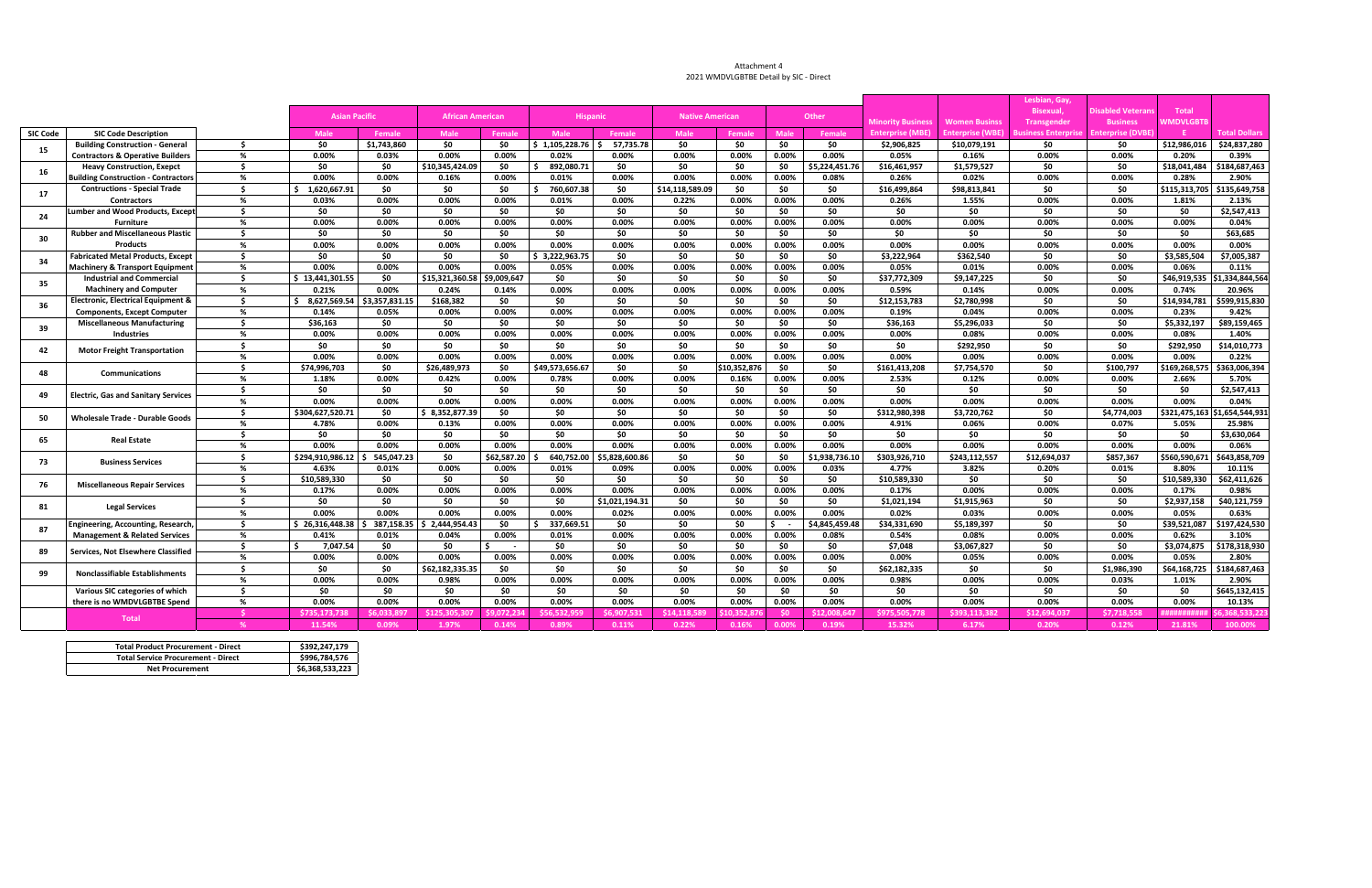| Attachment 4S |                                     |  |  |  |  |  |  |  |  |  |
|---------------|-------------------------------------|--|--|--|--|--|--|--|--|--|
|               | 2021 WMDVLGBTBE Detail by SIC - Sub |  |  |  |  |  |  |  |  |  |

|                 |                                                           |                |                      |                            |                                      |          |                                   |            |          |                        |                         |               |                          |                      | Lesbian, Gay,                                   |                          |                        |                      |
|-----------------|-----------------------------------------------------------|----------------|----------------------|----------------------------|--------------------------------------|----------|-----------------------------------|------------|----------|------------------------|-------------------------|---------------|--------------------------|----------------------|-------------------------------------------------|--------------------------|------------------------|----------------------|
|                 |                                                           |                | <b>Asian Pacific</b> |                            | <b>African American</b>              |          | <b>Hispanic</b>                   |            |          | <b>Native American</b> |                         | Other         |                          |                      | Bisexual.                                       | <b>Disabled Veterans</b> |                        |                      |
|                 |                                                           |                |                      |                            |                                      |          |                                   |            |          |                        |                         |               | <b>Minority Business</b> | <b>Women Businss</b> | <b>Transgender Business Business Enterprise</b> |                          |                        |                      |
| <b>SIC Code</b> | <b>SIC Code Description</b>                               |                | Male                 | Female                     | Male                                 | Female   | <b>Male</b>                       | Female     | Male     | Female                 | Male                    | <b>Female</b> | <b>Enterprise (MBE)</b>  | nterprise (WBE       | nterprise (LGBTBI                               | (DVBE)                   | <b>Total WMDVLGBTE</b> | <b>Total Dollars</b> |
| 15              | <b>Building Construction - General Contractors &amp;</b>  | s.             | \$0                  | \$0                        | \$0                                  | \$0      | 224.843.00                        | \$O        | \$0      | \$0                    | \$0                     | \$0           | \$224.843                | \$16,789             | \$0                                             | \$0                      | \$241.632              | \$24.837.280         |
|                 | <b>Operative Builders</b>                                 | %              | 0.00%                | 0.00%                      | 0.00%                                | 0.00%    | 0.00%                             | 0.00%      | 0.00%    | 0.00%                  | 0.00%                   | 0.00%         | 0.00%                    | 0.00%                | 0.00%                                           | 0.00%                    | 0.00%                  | 0.39%                |
| 16              | <b>Heavy Construction, Exepct Building</b>                | s.             | \$0                  | $$9.427.00$ \$             | 26,456.00                            | \$0      | 45.114.00<br>$\ddot{\phantom{0}}$ | 60.287.00  | \$0      | \$0                    | \$0                     | \$0           | \$141.284                | \$24,632,210         | \$0                                             | \$O                      | \$24,773,494           | \$184.687.463        |
|                 | <b>Construction - Contractors</b>                         | %              | 0.00%                | 0.00%                      | 0.00%                                | 0.00%    | 0.00%                             | 0.00%      | 0.00%    | 0.00%                  | 0.00%                   | 0.00%         | 0.00%                    | 0.39%                | 0.00%                                           | 0.00%                    | 0.39%                  | 2.90%                |
| 17              | <b>Contructions - Special Trade Contractors</b>           | $\mathsf{s}$   | 33.685.238.87        | ٠.                         | \$0                                  | \$0      | 573.486.00                        | ٠.         | \$0      | \$O                    | \$0                     | \$0           | \$34,258,725             | \$253,780            | \$0                                             | \$45.762                 | \$34,558,266           | \$135.649.758        |
|                 |                                                           | %              | 0.53%                | 0.00%                      | 0.00%                                | 0.00%    | 0.01%                             | 0.00%      | 0.00%    | 0.00%                  | 0.00%                   | 0.00%         | 0.54%                    | 0.00%                | 0.00%                                           | 0.00%                    | 0.54%                  | 2.13%                |
| 24              | <b>Lumber and Wood Products. Except Furniture</b>         | s.             | \$0                  | \$0                        | \$0                                  | \$0      | \$0                               | \$O        | \$0      | \$0                    | \$O                     | \$0           | \$0                      | \$O                  | \$0                                             | \$O                      | SO.                    | \$2,547,413          |
|                 |                                                           | %              | 0.00%                | 0.00%                      | 0.00%                                | 0.00%    | 0.00%                             | 0.00%      | 0.00%    | 0.00%                  | 0.00%                   | 0.00%         | 0.00%                    | 0.00%                | 0.00%                                           | 0.00%                    | 0.00%                  | 0.04%                |
| 30              | <b>Rubber and Miscellaneous Plastic Products</b>          | s.             | \$0                  | \$0                        | \$0                                  | \$0      | \$0                               | \$0        | \$0      | \$0                    | \$0                     | \$0           | \$0                      | \$0                  | \$0                                             | \$0                      | \$O                    | \$63,685             |
|                 |                                                           | %              | 0.00%                | 0.00%                      | 0.00%                                | 0.00%    | 0.00%                             | 0.00%      | 0.00%    | 0.00%                  | 0.00%                   | 0.00%         | 0.00%                    | 0.00%                | 0.00%                                           | 0.00%                    | 0.00%                  | 0.00%                |
| 34              | Fabricated Metal Products, Except Machinery &             |                | \$0                  | \$0                        | \$0                                  | \$0      | 24.729.13                         | \$0        | \$0      | \$0                    | ۰.                      | \$0           | \$24,729                 | \$304.990            | \$0                                             | \$0                      | \$329.719              | \$7,005.387          |
|                 | <b>Transport Equipment</b>                                | %              | 0.00%                | 0.00%                      | 0.00%                                | 0.00%    | 0.00%                             | 0.00%      | 0.00%    | 0.00%                  | 0.00%                   | 0.00%         | 0.00%                    | 0.00%                | 0.00%                                           | 0.00%                    | 0.01%                  | 0.11%                |
| 35              | Industrial and Commercial Machinery and                   | s.             | \$0                  | \$0                        | 6,752,656.67<br>$\ddot{\phantom{1}}$ | \$0      | \$0                               | 2.827.95   | \$0      | \$O                    | \$0                     | \$0           | \$6,755,485              | \$1.034              | \$0                                             | \$0                      | \$6,756,519            | \$1.334.844.564      |
|                 | <b>Computer Equipment</b>                                 | %              | 0.00%                | 0.00%                      | 0.11%                                | 0.00%    | 0.00%                             | 0.00%      | 0.00%    | 0.00%                  | 0.00%                   | 0.00%         | 0.11%                    | 0.00%                | 0.00%                                           | 0.00%                    | 0.11%                  | 20.96%               |
| 36              | <b>Electronic. Electrical Equipment &amp; Components.</b> | $s$ s          | 47.70                | \$0                        | 8.985.00<br>l c                      | \$0      | \$0                               | \$0        | \$0      | \$0                    | \$0                     | \$0           | \$9,033                  | \$138.547            | \$0                                             | \$0                      | \$147.580              | \$599.915.830        |
|                 | <b>Except Computer Equipment</b>                          | %              | 0.00%                | 0.00%                      | 0.00%                                | 0.00%    | 0.00%                             | 0.00%      | 0.00%    | 0.00%                  | 0.00%                   | 0.00%         | 0.00%                    | 0.00%                | 0.00%                                           | 0.00%                    | 0.00%                  | 9.42%                |
| 39              | <b>Miscellaneous Manufacturing Industries</b>             | s.             | \$0                  | \$0                        | \$0                                  | \$0      | \$0                               | \$O        | \$0      | \$0                    | \$0                     | \$0           | \$0                      | \$0                  | \$0                                             | \$0                      | \$O                    | \$89,159,465         |
|                 |                                                           | %              | 0.00%                | 0.00%                      | 0.00%                                | 0.00%    | 0.00%                             | 0.00%      | 0.00%    | 0.00%                  | 0.00%                   | 0.00%         | 0.00%                    | 0.00%                | 0.00%                                           | 0.00%                    | 0.00%                  | 1.40%                |
| 42              | <b>Motor Freight Transportation</b>                       | s.             | \$0                  | \$0                        | \$0                                  | \$0      | \$0                               | SO.        | \$0      | SO.                    | \$0                     | \$0           | \$0                      | \$0                  | \$0                                             | \$O                      | \$0                    | \$14,010,773         |
|                 |                                                           | %              | 0.00%                | 0.00%                      | 0.00%                                | 0.00%    | 0.00%                             | 0.00%      | 0.00%    | 0.00%                  | 0.00%                   | 0.00%         | 0.00%                    | 0.00%                | 0.00%                                           | 0.00%                    | 0.00%                  | 0.22%                |
| 48              | Communications                                            | $\mathsf{s}$   | \$0                  | \$0                        | \$0                                  | \$O      | \$1.262.114.00                    | 552.645.52 | \$O      | \$O                    | \$0                     | \$0           | \$1,814,760              | \$151,056            | \$0                                             | \$0                      | \$1.965.816            | \$363,006.394        |
|                 |                                                           | %              | 0.00%                | 0.00%                      | 0.00%                                | 0.00%    | 0.02%                             | 0.01%      | 0.00%    | 0.00%                  | 0.00%                   | 0.00%         | 0.03%                    | 0.00%                | 0.00%                                           | 0.00%                    | 0.03%                  | 5.70%                |
| 49              | <b>Electric. Gas and Sanitary Services</b>                | s.             | \$0                  | \$0                        | \$0                                  | \$0      | \$0                               | SO.        | \$0      | \$0                    | \$O                     | \$0           | \$0                      | \$4                  | \$0                                             | \$0                      | \$4                    | \$2,547,413          |
|                 |                                                           | %              | 0.00%                | 0.00%                      | 0.00%                                | 0.00%    | 0.00%                             | 0.00%      | 0.00%    | 0.00%                  | 0.00%                   | 0.00%         | 0.00%                    | 0.00%                | 0.00%                                           | 0.00%                    | 0.00%                  | 0.04%                |
| 50              | <b>Wholesale Trade - Durable Goods</b>                    | $\mathsf{s}$   | 11.885.603.33        | \$0                        | 11.590.09                            | \$0      | 1.636.19                          | \$O        | \$0      | \$0                    | 60.461.00<br>$\epsilon$ | \$0           | \$11,959,291             | \$802                | \$0                                             | \$0                      | \$11,960,093           | \$1.654.544.931      |
|                 |                                                           | %              | 0.19%                | 0.00%                      | 0.00%                                | 0.00%    | 0.00%                             | 0.00%      | 0.00%    | 0.00%                  | 0.00%                   | 0.00%         | 0.19%                    | 0.00%                | 0.00%                                           | 0.00%                    | 0.19%                  | 25.98%               |
| 65              | <b>Real Estate</b>                                        | s Is           | 115,850,00 \$        | $\sim$                     | \$0                                  | \$0      | \$0                               | \$0        | \$O      | \$0                    | \$0                     | \$0           | \$115,850                | \$0                  | \$0                                             | \$0                      | \$115,850              | \$3,630,064          |
|                 |                                                           | %              | 0.00%                | 0.00%                      | 0.00%                                | 0.00%    | 0.00%                             | 0.00%      | 0.00%    | 0.00%                  | 0.00%                   | 0.00%         | 0.00%                    | 0.00%                | 0.00%                                           | 0.00%                    | 0.00%                  | 0.06%                |
| 73              | <b>Business Services</b>                                  | $\mathsf{s}$   | 5,637,576.45         | ************               | 172.001.61                           | 1.573.66 | 511.416.98                        | 99.561.31  | 9.831.36 | \$0                    | \$0                     | \$0           | \$12,705,128             | \$7,916,943          | \$290,761                                       | \$3,794                  | \$20,916,626           | \$643.858.709        |
|                 |                                                           | %              | 0.09%                | 0.10%                      | 0.00%                                | 0.00%    | 0.01%                             | 0.00%      | 0.00%    | 0.00%                  | 0.00%                   | 0.00%         | 0.20%                    | 0.12%                | 0.00%                                           | 0.00%                    | 0.33%                  | 10.11%               |
| 76              | <b>Miscellaneous Repair Services</b>                      | $s$ s          | 109.167.00           | \$0                        | 6.825.00                             | \$0      | 23.126.81<br>¢                    |            | \$0      | \$O                    | \$0                     | \$0           | \$139,119                | \$0                  | \$0                                             | \$0                      | \$139.119              | \$62,411,626         |
|                 |                                                           | $\%$           | 0.00%                | 0.00%                      | 0.00%                                | 0.00%    | 0.00%                             | 0.00%      | 0.00%    | 0.00%                  | 0.00%                   | 0.00%         | 0.00%                    | 0.00%                | 0.00%                                           | 0.00%                    | 0.00%                  | 0.98%                |
| 81              | <b>Legal Services</b>                                     | $\mathsf{s}$   | \$0                  | \$0                        | \$0                                  | \$0      | \$0                               | \$O        | \$0      | \$0                    | \$0                     | \$0           | \$0                      | \$11.135             | \$0                                             | \$0                      | \$11.135               | \$40.121.759         |
|                 |                                                           | %              | 0.00%                | 0.00%                      | 0.00%                                | 0.00%    | 0.00%                             | 0.00%      | 0.00%    | 0.00%                  | 0.00%                   | 0.00%         | 0.00%                    | 0.00%                | 0.00%                                           | 0.00%                    | 0.00%                  | 0.63%                |
| 87              | Engineering, Accounting, Research,                        | 5 <sub>5</sub> |                      | 2.155.883.96 \$1.971.58 \$ | 1.340.671.31                         | \$0      | 27.374.85                         | $\sim$     | \$0      | 41,441.00              | \$0                     | 36.110.00     | \$3,603,453              | \$277.432            | \$213                                           | \$725.528                | \$4,606.625            | \$197,424.530        |
|                 | <b>Management &amp; Related Services</b>                  | %              | 0.03%                | 0.00%                      | 0.02%                                | 0.00%    | 0.00%                             | 0.00%      | 0.00%    | 0.00%                  | 0.00%                   | 0.00%         | 0.06%                    | 0.00%                | 0.00%                                           | 0.01%                    | 0.07%                  | 3.10%                |
| 89              | Services, Not Elsewhere Classified                        | $\sqrt{2}$     |                      | \$0                        | l <                                  | \$0      | \$0                               | \$O        | \$0      | \$0                    | \$0                     | \$0           | \$0                      | \$0                  | \$0                                             | \$0                      | \$0                    | \$178,318,930        |
|                 |                                                           | %              | 0.00%                | 0.00%                      | 0.00%                                | 0.00%    | 0.00%                             | 0.00%      | 0.00%    | 0.00%                  | 0.00%                   | 0.00%         | 0.00%                    | 0.00%                | 0.00%                                           | 0.00%                    | 0.00%                  | 2.80%                |
| 99              | Nonclassifiable Establishments                            | \$             | \$0                  | \$0                        | \$0                                  | \$O      | \$0                               | \$O        | \$0      | \$0                    | \$0                     | \$0           | \$0                      | \$0                  | \$0                                             | \$O                      | \$0                    | \$184,687,463        |
|                 |                                                           | %              | 0.00%                | 0.00%                      | 0.00%                                | 0.00%    | 0.00%                             | 0.00%      | 0.00%    | 0.00%                  | 0.00%                   | 0.00%         | 0.00%                    | 0.00%                | 0.00%                                           | 0.00%                    | 0.00%                  | 2.90%                |
|                 | Various SIC categories of which there is no               | $\mathsf{s}$   | \$0                  | \$0                        | \$0                                  | \$0      | \$0                               | \$O        | \$0      | \$0                    | \$0                     | \$0           | \$0                      | \$0                  | \$0                                             | \$0                      | \$O                    | \$645,132,415        |
|                 | <b>WMDVLGBTBE Spend</b>                                   | %              | 0.00%                | 0.00%                      | 0.00%                                | 0.00%    | 0.00%                             | 0.00%      | 0.00%    | 0.00%                  | 0.00%                   | 0.00%         | 0.00%                    | 0.00%                | 0.00%                                           | 0.00%                    | 0.00%                  | 10.13%               |
|                 | <b>Total</b>                                              | -S.            | \$53,589,367         | \$6,284,565                | \$8,319,186                          | \$1,574  | \$2,693,841                       | \$715.322  | \$9,831  | \$41,441               | \$60,461                | \$36,110      | \$71,751,698             | \$33,704,722         | \$290.974                                       | \$775,084                | \$106,522,478          | \$6,368,533,223      |
|                 |                                                           | %              | 0.84%                | 0.10%                      | 0.13%                                | 0.00%    | 0.04%                             | 0.01%      | 0.00%    | 0.00%                  | 0.00%                   | 0.00%         | 1.13%                    | 0.53%                | 0.00%                                           | 0.01%                    | 1.67%                  | 100.00%              |

| <b>Total Product Procurement - Sub</b> | \$19.193.911.40 |
|----------------------------------------|-----------------|
| <b>Total Service Procurement - Sub</b> | \$87.328.566.37 |
| <b>Net Procurement</b>                 | \$6,368,533,223 |

 $^{1}$ Based on our understanding of the template for this attachment, Total WMDVLGBTBE only includes Direct WMDVLGBTBE spend.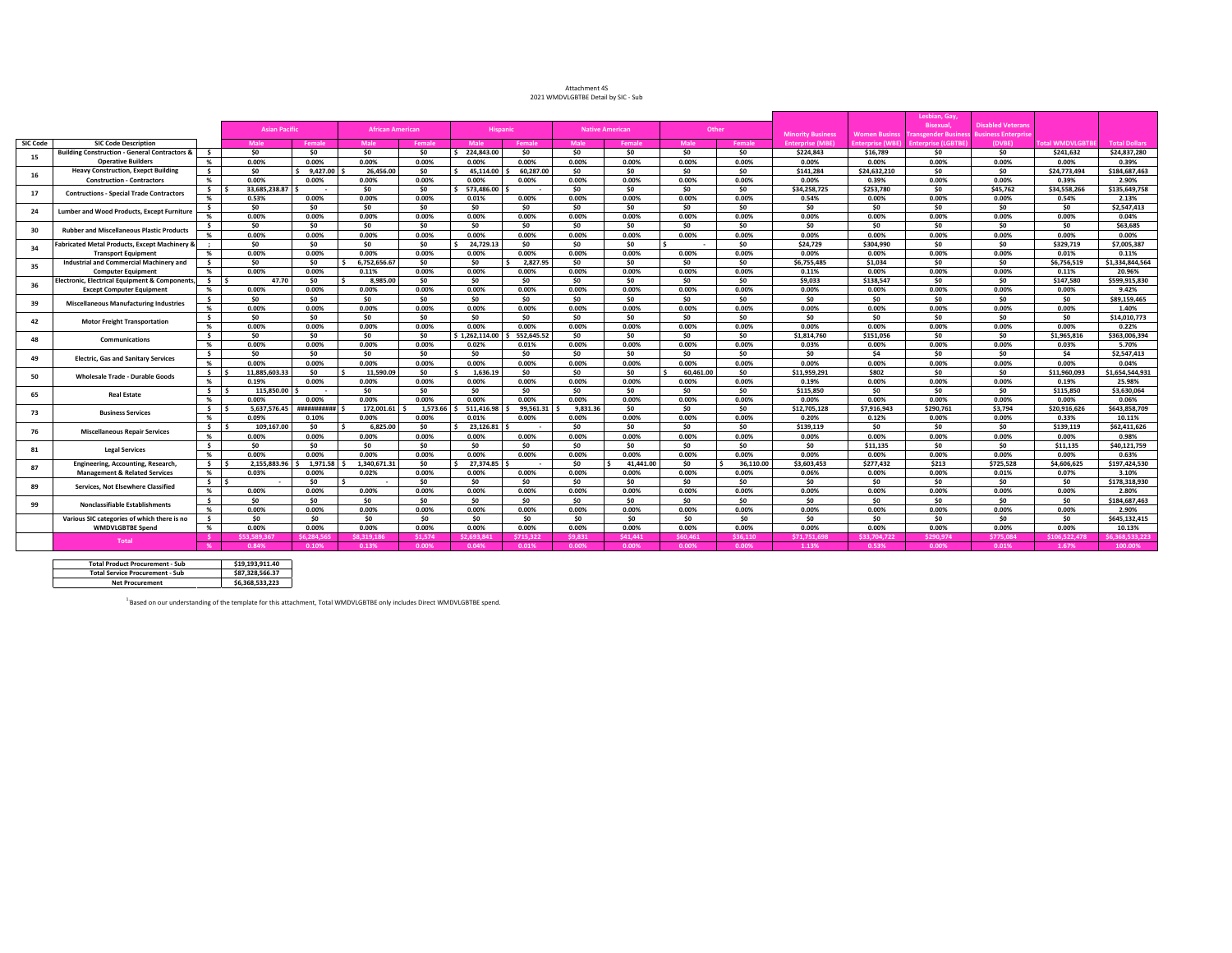#### Attachment 5 2021 WMDVLGBTBE Procurement Summary

| Line No. |                   | <b>Minority Men</b> | <b>Minority Business</b><br><b>Minority Female</b><br><b>Enterprise (MBE)</b> |                 | <b>Women Business</b><br><b>Enterprise (WBE)</b> | Lesbian, Gay, Bisexual,<br><b>Transgender Business</b><br><b>Enterprise (LGBTBE)</b> | <b>Disabled Veteran</b><br><b>Business Enterprise</b><br>(DVBE) | <b>Total WMDVLGBTBE</b> |
|----------|-------------------|---------------------|-------------------------------------------------------------------------------|-----------------|--------------------------------------------------|--------------------------------------------------------------------------------------|-----------------------------------------------------------------|-------------------------|
|          | Direct \$         | \$931,130,593       | \$44,375,185                                                                  | \$975,505,778   | \$393,113,382                                    | \$12,694,037                                                                         | \$7,718,558                                                     | \$1,389,031,755         |
|          | Subcontracting \$ | \$64,672,686        | \$7,079,012                                                                   | \$71,751,698    | \$33,704,722                                     | \$290,974                                                                            | \$775,084                                                       | \$106,522,478           |
|          | Total \$          | \$995,803,279       | \$51,454,197                                                                  | \$1,047,257,476 | \$426,818,104                                    | \$12,985,011                                                                         | \$8,493,641                                                     | \$1,495,554,233         |
|          |                   |                     |                                                                               |                 |                                                  |                                                                                      |                                                                 |                         |
|          | Direct %          | 14.62%              | 0.70%                                                                         | 15.32%          | 6.17%                                            | 0.20%                                                                                | 0.12%                                                           | 21.81%                  |
|          | Subcontracting %  | 1.02%               | 0.11%                                                                         | 1.13%           | 0.53%                                            | 0.00%                                                                                | 0.01%                                                           | 1.67%                   |
|          | Total %           | 15.64%              | 0.81%                                                                         | 16.44%          | 6.70%                                            | 0.20%                                                                                | 0.13%                                                           | 23.48%                  |

7**Net Procurement \$6,368,533,223**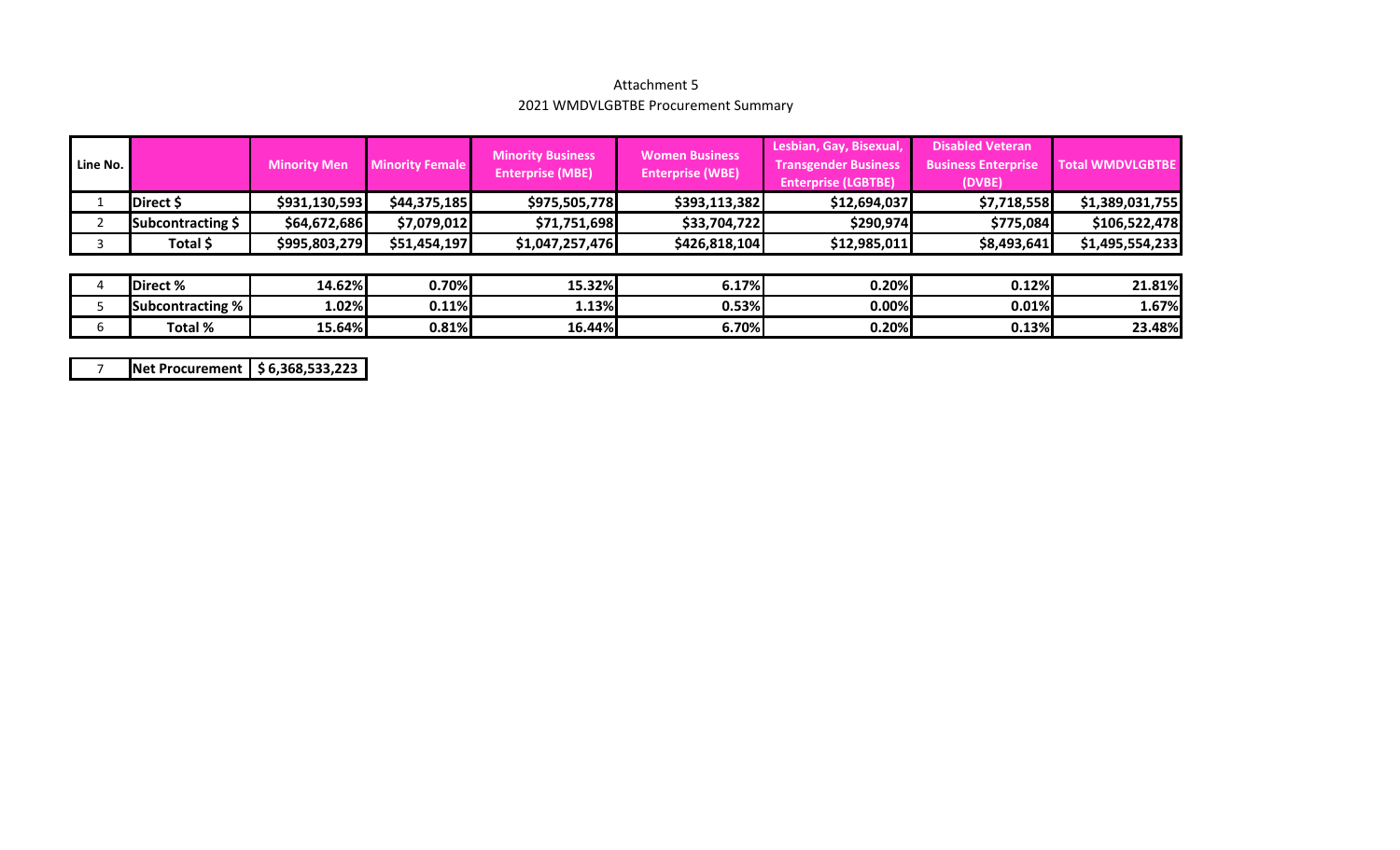#### Attachment 6 2021 WMDVLGBTBE by Product and Service Categories

|          |                                                         |   |        |                                   | Actual 2021                                                                                                          |                                                                       |                     | Actual 2021                                         |                                                  |                                                                                               |                                                                 |                     |  |
|----------|---------------------------------------------------------|---|--------|-----------------------------------|----------------------------------------------------------------------------------------------------------------------|-----------------------------------------------------------------------|---------------------|-----------------------------------------------------|--------------------------------------------------|-----------------------------------------------------------------------------------------------|-----------------------------------------------------------------|---------------------|--|
| Line No. | <b>Products</b>                                         |   |        | Enterprise (MBE) Enterprise (WBE) | Lesbian, Gay, Bisexual,<br>Minority Business Women Business Transgender Business<br>Enterprise (LGBTBE) <sup>1</sup> | <b>Disabled</b><br>Veteran<br><b>Business</b><br>Enterprise<br>(DVBE) | <b>Total WMDVBE</b> | <b>Minority Business</b><br><b>Enterprise (MBE)</b> | <b>Women Business</b><br><b>Enterprise (WBE)</b> | Lesbian, Gay,<br>Bisexual,<br><b>Transgender Business</b><br>Enterprise (LGBTBE) <sup>1</sup> | <b>Disabled Veteran</b><br><b>Business Enterprise</b><br>(DVBE) | <b>Total WMDVBE</b> |  |
|          | <b>SIC Code Description</b>                             |   |        |                                   |                                                                                                                      |                                                                       |                     |                                                     |                                                  |                                                                                               |                                                                 |                     |  |
|          | Raw Materials <sup>2</sup>                              |   | 0.051% | 0.010%                            | 0.000%                                                                                                               | 0.000%                                                                | 0.0615%             | \$3,247,692.88                                      | \$667,529.83                                     | \$0.00                                                                                        | \$0.00                                                          | \$3,915,222.71      |  |
|          | Finished Product Misc Goods <sup>3</sup>                |   | 5.802% | 0.285%                            | 0.000%                                                                                                               | 0.075%                                                                | 6.162%              | \$369,503,645.95                                    | \$18,165,857.44                                  | \$0.00                                                                                        | \$4,774,003.24                                                  | \$392,443,506.63    |  |
|          | Technical Equipment / Analysis Instruments <sup>4</sup> | % | 0.191% | 0.046%                            | 0.000%                                                                                                               | 0.000%                                                                | 0.237%              | \$12,162,815.79                                     | \$2,919,545.60                                   | \$0.00                                                                                        | \$0.00                                                          | \$15,082,361.39     |  |
|          | Subtotal                                                |   | 6.044% | 0.342%                            | 0.000%                                                                                                               | 0.075%                                                                | 6.461%              | \$384,914,154.62                                    | \$21,752,932.87                                  | \$0.00                                                                                        | \$4,774,003.24                                                  | \$411,441,090.73    |  |

|                                                   |                                                                              |                     |                                                     |                                                  | Actual 2021                                                                                   |                                                                 |  |
|---------------------------------------------------|------------------------------------------------------------------------------|---------------------|-----------------------------------------------------|--------------------------------------------------|-----------------------------------------------------------------------------------------------|-----------------------------------------------------------------|--|
| , Bisexual,<br>r Business<br>LGBTBE) <sup>1</sup> | <b>Disabled</b><br>Veteran<br><b>Business</b><br><b>Enterprise</b><br>(DVBE) | <b>Total WMDVBE</b> | <b>Minority Business</b><br><b>Enterprise (MBE)</b> | <b>Women Business</b><br><b>Enterprise (WBE)</b> | Lesbian, Gay,<br>Bisexual,<br><b>Transgender Business</b><br>Enterprise (LGBTBE) <sup>1</sup> | <b>Disabled Veteran</b><br><b>Business Enterprise</b><br>(DVBE) |  |
|                                                   |                                                                              |                     |                                                     |                                                  |                                                                                               |                                                                 |  |
| Ю%                                                | 0.000%                                                                       | 0.0615%             | \$3,247,692.88                                      | \$667,529.83                                     | \$0.00                                                                                        | \$0.00                                                          |  |
| <b>0%</b>                                         | 0.075%                                                                       | 6.162%              | \$369,503,645.95                                    | \$18,165,857.44                                  | \$0.00                                                                                        | \$4,774,003.24                                                  |  |
| <b>0%</b>                                         | 0.000%                                                                       | 0.237%              | \$12,162,815.79                                     | \$2,919,545.60                                   | \$0.00                                                                                        | \$0.00                                                          |  |
| <b>0%</b>                                         | 0.075%                                                                       | 6.461%              | \$384,914,154.62                                    | \$21,752,932.87                                  | \$0.00                                                                                        | \$4,774,003.24                                                  |  |

|    |                                                           | Actual 2021 |                                                     |                                                  |                                                                                      |                                                                    |                     | Actual 2021 |                                                     |                                                  |                                                                                         |                                                                 |                     |
|----|-----------------------------------------------------------|-------------|-----------------------------------------------------|--------------------------------------------------|--------------------------------------------------------------------------------------|--------------------------------------------------------------------|---------------------|-------------|-----------------------------------------------------|--------------------------------------------------|-----------------------------------------------------------------------------------------|-----------------------------------------------------------------|---------------------|
|    |                                                           |             | <b>Minority Business</b><br><b>Enterprise (MBE)</b> | <b>Women Business</b><br><b>Enterprise (WBE)</b> | Lesbian, Gay, Bisexual,<br><b>Transgender Business</b><br><b>Enterprise (LGBTBE)</b> | <b>Disabled</b><br>Veteran<br><b>Business</b><br><b>Enterprise</b> | <b>Total WMDVBE</b> |             | <b>Minority Business</b><br><b>Enterprise (MBE)</b> | <b>Women Business</b><br><b>Enterprise (WBE)</b> | Lesbian, Gay,<br>Bisexual,<br><b>Fransgender Business</b><br><b>Enterprise (LGBTBE)</b> | <b>Disabled Veteran</b><br><b>Business Enterprise</b><br>(DVBE) | <b>Total WMDVBE</b> |
|    | <b>Services</b><br><b>SIC Code Description</b>            |             |                                                     |                                                  |                                                                                      | (DVBE)                                                             |                     |             |                                                     |                                                  |                                                                                         |                                                                 |                     |
|    |                                                           |             |                                                     |                                                  |                                                                                      |                                                                    |                     |             |                                                     |                                                  |                                                                                         |                                                                 |                     |
|    | <b>Construction / Facilities / Transportation Service</b> |             | 1.275%                                              | 2.130%                                           | 0.000%                                                                               | 0.001%                                                             | 3.406%              |             | \$81,221,946.58                                     | \$135,668,291.16                                 | \$0.00                                                                                  | \$45,762.00                                                     | \$216,935,999.74    |
| 10 | <b>Professional Services</b>                              |             | 5.569%                                              | 4.076%                                           | 0.204%                                                                               | 0.025%                                                             | 9.874%              |             | \$354,689,877.97                                    | \$259,564,155.46                                 | \$12,985,010.63                                                                         | \$1,586,689.29                                                  | \$628,825,733.35    |
|    | Legal Services'                                           |             | 0.016%                                              | 0.030%                                           | $0.000\%$                                                                            | 0.000%                                                             | 0.046%              |             | \$1,021,194.31                                      | \$1,927,098.44                                   | \$0.00                                                                                  | \$0.00                                                          | \$2,948,292.75      |
| 12 | <b>Communications / Other Services</b> <sup>8</sup>       |             | 3.539%                                              | 0.124%                                           | $0.000\%$                                                                            | 0.033%                                                             | 3.696%              |             | \$225,410,302.90                                    | \$7,905,626.46                                   | \$0.00                                                                                  | \$2,087,186.96                                                  | \$235,403,116.32    |
| 13 | Subtotal                                                  |             | 10.400%                                             | 6.360%                                           | 0.204%                                                                               | 0.058%                                                             | 17.023%             |             | \$662,343,321.76                                    | \$405,065,171.52                                 | \$12,985,010.63                                                                         | \$3,719,638.25                                                  | \$1,084,113,142.16  |
|    |                                                           |             |                                                     |                                                  |                                                                                      |                                                                    |                     |             |                                                     |                                                  |                                                                                         |                                                                 |                     |
| 14 | Total                                                     |             | 16.44%                                              | 6.70%                                            | 0.20%                                                                                | 0.13%                                                              | 23.48%              |             | \$1,047,257,476.38                                  | \$426,818,104.39                                 | \$12,985,010.63                                                                         | \$8,493,641.49                                                  | \$1,495,554,232.89  |

|                                       |                                                                              |                     |                                                     |                                                  | Actual 2021                                                                             |                                                                 |  |
|---------------------------------------|------------------------------------------------------------------------------|---------------------|-----------------------------------------------------|--------------------------------------------------|-----------------------------------------------------------------------------------------|-----------------------------------------------------------------|--|
| , Bisexual,<br>r Business<br>(LGBTBE) | <b>Disabled</b><br>Veteran<br><b>Business</b><br><b>Enterprise</b><br>(DVBE) | <b>Total WMDVBE</b> | <b>Minority Business</b><br><b>Enterprise (MBE)</b> | <b>Women Business</b><br><b>Enterprise (WBE)</b> | Lesbian, Gay,<br>Bisexual,<br><b>Transgender Business</b><br><b>Enterprise (LGBTBE)</b> | <b>Disabled Veteran</b><br><b>Business Enterprise</b><br>(DVBE) |  |
|                                       |                                                                              |                     |                                                     |                                                  |                                                                                         |                                                                 |  |
| Ю%                                    | 0.001%                                                                       | 3.406%              | \$81,221,946.58                                     | \$135,668,291.16                                 | \$0.00                                                                                  | \$45,762.00                                                     |  |
| 14%                                   | 0.025%                                                                       | 9.874%              | \$354,689,877.97                                    | \$259,564,155.46                                 | \$12,985,010.63                                                                         | \$1,586,689.29                                                  |  |
| Ю%                                    | 0.000%                                                                       | 0.046%              | \$1,021,194.31                                      | \$1,927,098.44                                   | \$0.00                                                                                  | \$0.00                                                          |  |
| Ю%                                    | 0.033%                                                                       | 3.696%              | \$225,410,302.90                                    | \$7,905,626.46                                   | \$0.00                                                                                  | \$2,087,186.96                                                  |  |
| 14%                                   | 0.058%                                                                       | 17.023%             | \$662,343,321.76                                    | \$405,065,171.52                                 | \$12,985,010.63                                                                         | \$3,719,638.25                                                  |  |
|                                       |                                                                              |                     |                                                     |                                                  |                                                                                         |                                                                 |  |
| D%                                    | 0.13%                                                                        | 23.48%              | \$1,047,257,476.38                                  | \$426,818,104.39                                 | \$12,985,010.63                                                                         | \$8,493,641.49                                                  |  |

1Per the General Order, there are currently no numerical goals set for LGBTBEs. Nevertheless, T‐Mobile is proud of the progress it has made in that area and continues to promote diversity procurement with LGBTBEs.

 $2$ Raw Materials include vendors with primary SIC Codes: 24, 34

<sup>3</sup>Finished Products Misc Goods include vendors with primary SIC Codes: 30, 35, 39, 50

4Technical Equipment / Analysis Instruments include vendors with primary SIC Codes: 36

5Construction / Facilities / Transportation Services include vendors with primary SIC Codes: 15, 16, 17, 41, 42, 49, 76

 $6$ Professional Services include vendors with primary SIC Codes: 65, 73, 87, 89

 $1$  Legal Services include vendors with primary SIC Codes: 81

 $8$ Communications / Other Services include vendors with primary SIC Codes: 27, 48, 99

<sup>9</sup> Consistent with the practice of other reporting utilities, T-Mobile has aligned its goals with the CPUC's goals.